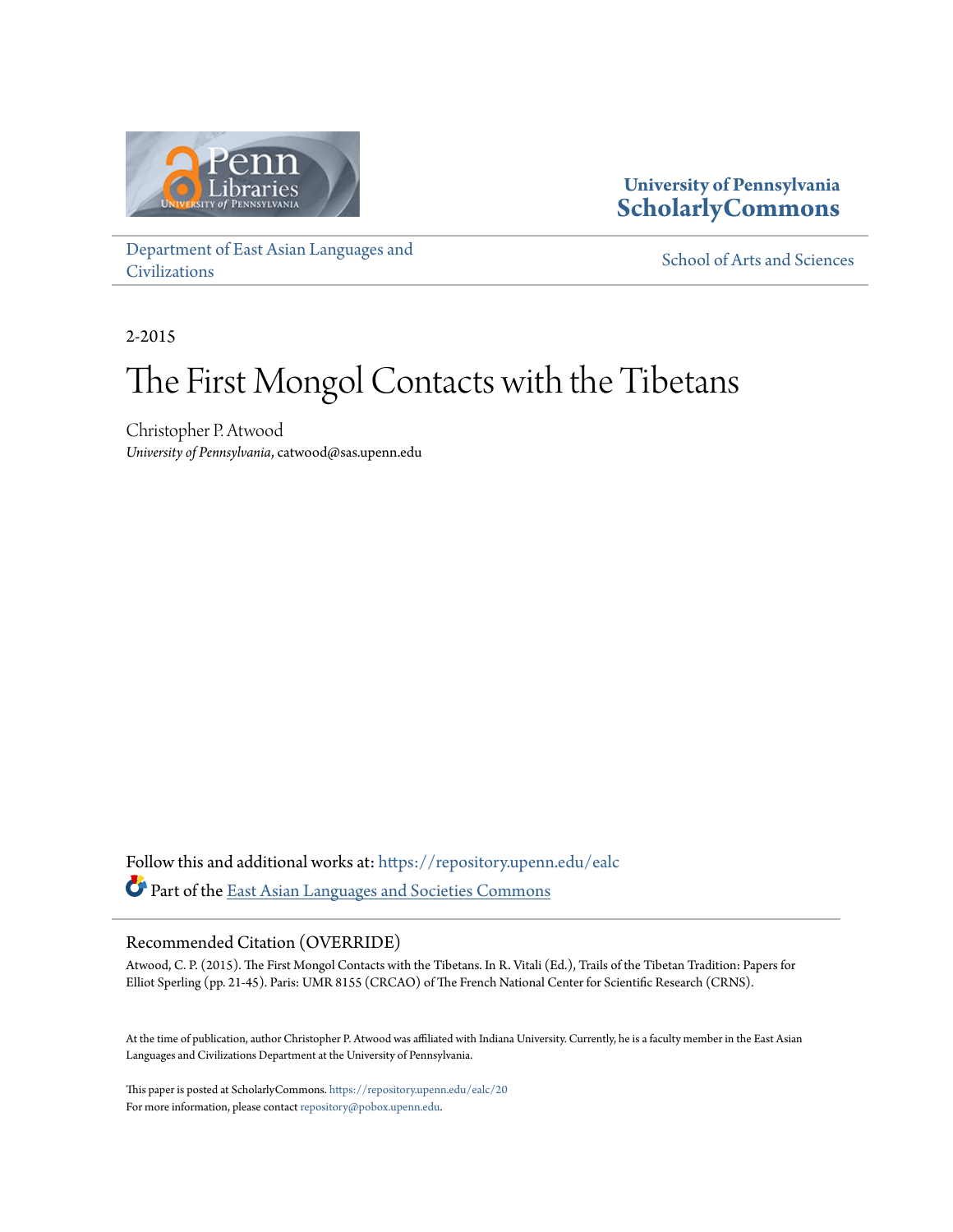## The First Mongol Contacts with the Tibetans

#### **Disciplines**

Arts and Humanities | East Asian Languages and Societies

#### **Comments**

At the time of publication, author Christopher P. Atwood was affiliated with Indiana University. Currently, he is a faculty member in the East Asian Languages and Civilizations Department at the University of Pennsylvania.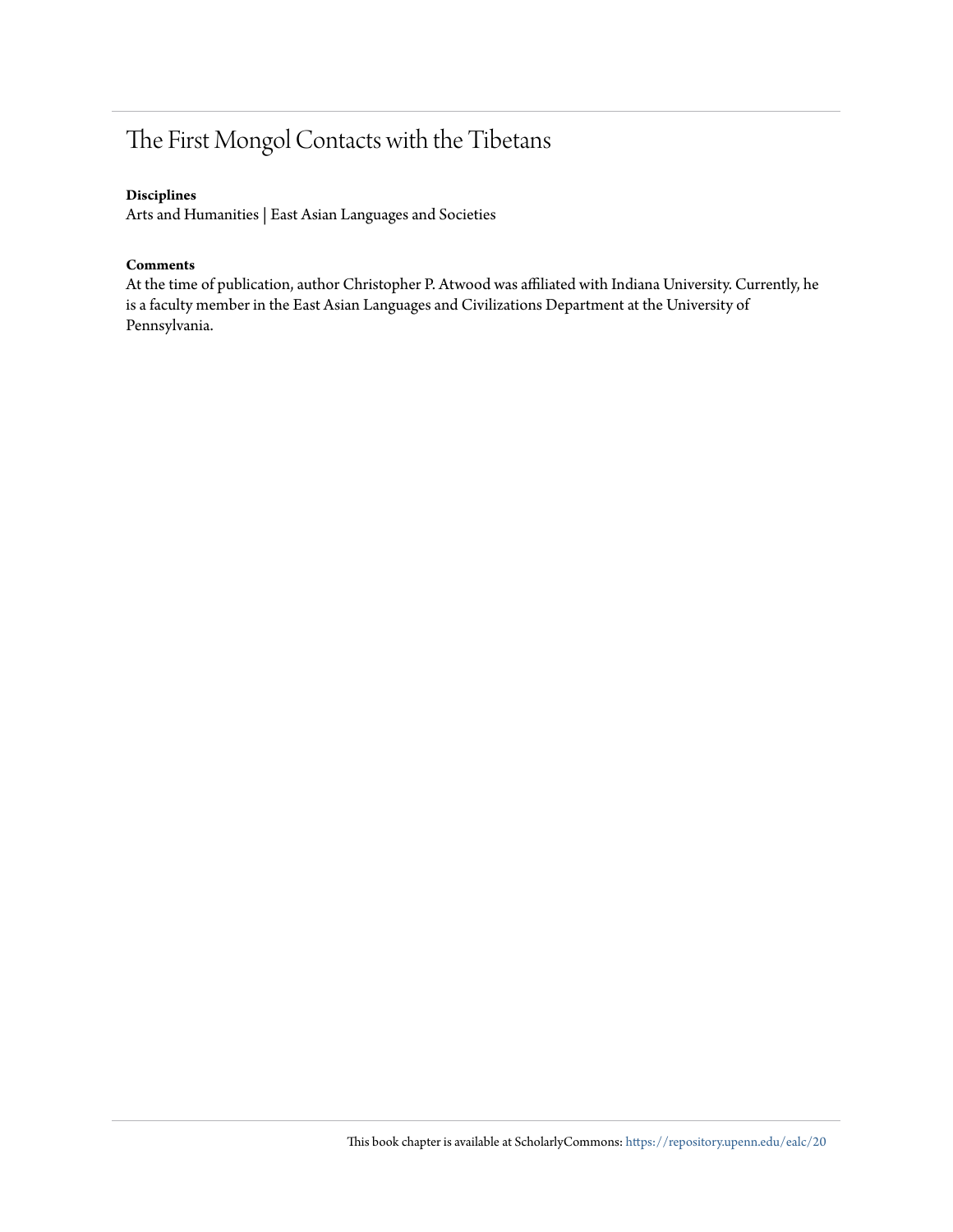#### The First Mongol Contacts with the Tibetans**<sup>1</sup>**

#### **Christopher P. Atwood**

#### Introduction

Since the thirteenth century, the "Mongolia-Tibet interface" (Bulag and Diemberger 2007) has been a vital factor in shaping Inner Asian civilization. Brought into being by the Mongol extension of their political control and settlement to the Tibetan plateau, and by the Mongolian acceptance of Tibetan Buddhism as their dominant religion, this interface created a broad zone of a "greater Tibetan cultural community" (in Gray Tuttle's phrase) and Mongolian khanates (Sperling 2012) that stretched from the southern foothills of the Himalayas to lake Baykal in southern Siberia and beyond. Needless to say, historians both traditional and modern have paid considerable attention to the origin of the politico-religious interface between the Tibetan and Mongolian people. Since the seventeenth century, traditional Inner Asian historians have envisioned this interface partly in terms of the origin of the Mongol royal family from that of the primal Indian Buddhist monarch, Mahasammata, via Tibet and a continuous sequence of "priests and patrons" from the time of Chinggis Khan onward.

The twentieth-century rediscovery of the *Secret History of the Mongols* revealed the late and fabricated nature of any connection between the ancestors of the Mongol khans and the lineage of the Tibetan monarchs, let alone that of the Mahasammata. Likewise Turrell Wylie's seminal article in the *Harvard Journal of Asiatic Studies* (1977) demonstrated that the first Mongol prince to have any demonstrable contact with Central Tibetan hierarchs was Chinggis Khan's grandson Köten<sup>2</sup> (Tibetan Go-dan) in 1240 and that such contact did not become significant in Mongolian religio-political history before the time of Möngke Qa'an, another of Chinggis Khan's grandsons, who reigned 1251-59. The supposed priest-patron relation between Chinggis Khan and Kun-dga' sNying-po of the Sa-skya order was likewise shown to be a late fabrication with no historical reality.

Subsequently, Elliot Sperling (1987, 1994) and Ruth Dunnell (1992) showed that not only was the Mongol link to the Tibetan Buddhists hierarchies rather later than seen in the traditional chronicles, but it was also dependent on previous connection of the Tangut Xia 夏 dynasty

<sup>1</sup> It is a great pleasure to present this work as an homage to Elliot Sperling, a mentor, colleague and friend, and one of the pioneers in the scholarly study of the Tibetan relations with China and Mongolia. I would also like to thank Eveline S. Yang and Stephen Haw for the assistance they provided in writing this paper, particularly in supplying me references and materials while working on the draft in Inner Mongolia in June and July, 2014.

<sup>2</sup> It should be noted that both the Persian spellings and the modern cognates of this name make it absolutely indisputable that the correct Mongolian reading is Köten with a *t* and not Köden with a *d*. Chinese transcriptions commonly de-aspirate non-initial Mongolian consonants (thus transcribing *ba'atur*  as *bádū* 拔都) but such merely transcriptional variants do not affect the correct Mongolian spelling. This and other issues of transcription will be discussed in my commentary on the *Shengwu qinzheng lu*, currently in preparation.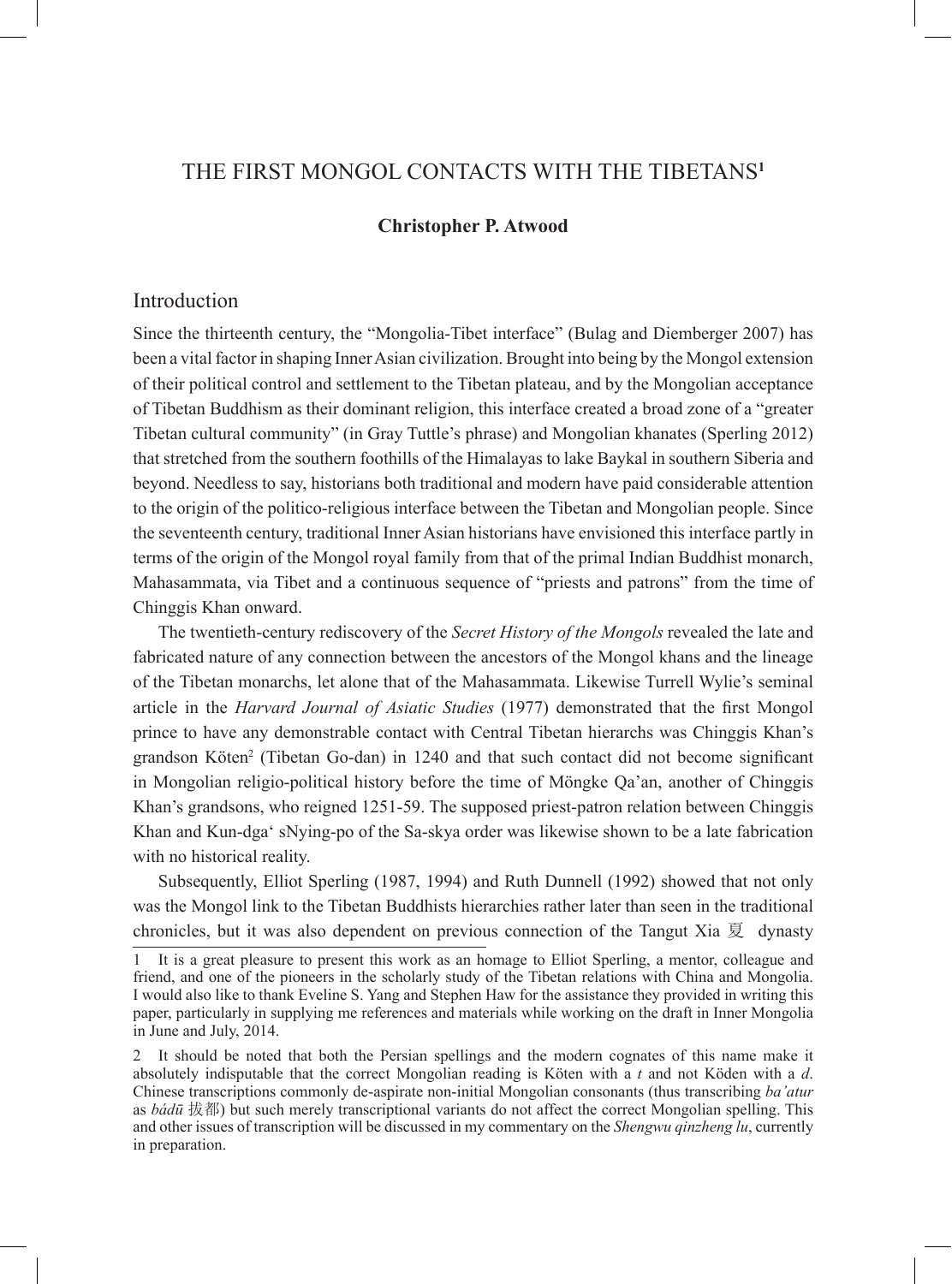kings with the Tibetan hierarchs, particularly in the bKa-brgyud religious lineage. The Mongols evidently derived their early knowledge of Central Tibet from the Tangut rulers, whose kingdom Chinggis Khan destroyed in 1227. As Sperling argued, Prince Köten's dispatch of his *noyan*  (commander) Dorda Darqan to Central Tibet to demand that Tibetans there send representatives to his princely appanage can be seen as an attempt to take over the Xia- bKa-brgyud religious linkage and reuse it for Mongol purposes.

Yet Dorda Darqan's 1240 expedition was not in fact the first example of Mongol-Tibetan connections. As Stephen Haw (2014) has recently shown, Mongols had come into contact with and were aware of ethnic Tibetans in the Amdo area well before that time, and indeed even during the life of Chinggis Khan. These connections were indeed related to the Mongol interaction with the Xia dynasty, but had no direct connection to known hierarchs of Tibetan Buddhism, or indeed to religious institutions at all. Instead, the early Mongol connections with Amdo Tibetans first began in the same way Mongol connections with western Central and Inner Asia first began: a series of cascading events produced as political refugees fled the Mongol conquests and sought to rebuild their dominion further away. These events thus underline how the idea that early Mongol interest in Tibetans and Tibet was purely religious is the product of Tibetan hagiographies and does not correspond at all to how the Mongols saw these emerging links.

#### Ilqa Senggün and the "Böri Tibetans"

The earliest reliable evidence of ethnic Mongol links with ethnic Tibetans is found in the *Shengwu qinzheng lu* 聖武親征録. This passage is also found, albeit with some expansionistic touches, in the Persian text of the historian Rashid al-Din in his *Compendium of Chronicles*. The Chinese and the Persian were certainly derived from a single Mongolian text. The origin and nature of the *Shengwu qinzheng lu* 聖武親征録 and its Mongolian original has occasioned much controversy, but my research, to be published in a forthcoming critical edition with translation and commentary, has shown that the Chinese text was put together by an anonymous editor sometime after 1303 and sometime before 1320. This anonymous editor took the *Veritable Records* (*Shilu*  太祖實錄) of the first six emperors of the Yuan dynasty from Chinggis Khan (c. 1162-1227) to Qubilai Qa'an (1215-1294)<sup>3</sup> and abridged them into two *juan*. Later, the Chinese scholar Tao Zongyi 陶宗儀 incorporated the first *juan*, covering Chinggis Khan and Ögedei Qa'an's reigns, into his *Shuofu* 說郛 anthology, naming it the *Shengwu qinzheng lu* 聖武親征録 "Record of the Imperial Conquests of Chinggis Khan."4

<sup>3</sup> These six emperors include Chinggis Khan, Ögedei Qa'an, Tolui Khan, Güyüg Qa'an, Möngke Qa'an, and Qubilai Qa'an. Although Tolui did not actually rule, as the father of Möngke and Qubilai, he was also considered an emperor and received a *Veritable Record*. See Xie 2013: 393-96, 412-13.

<sup>4</sup> This name was a combination of the two names of the separate *juan*, which are recorded in a Mingera catalogue as 1) *Huang Yuan Taizu Shengwu kaitian ji* 皇元太祖聖武開天記 "Record of How Chinggis Khan, Great Founder of the Sovereign Yuan Dynasty, Initiated the State" and 2) *Qinzheng lu* 親征録"Record of the Imperial Conquests," respectively. The second is said to have been mostly about conquests under Qubilai Qa'an's reign.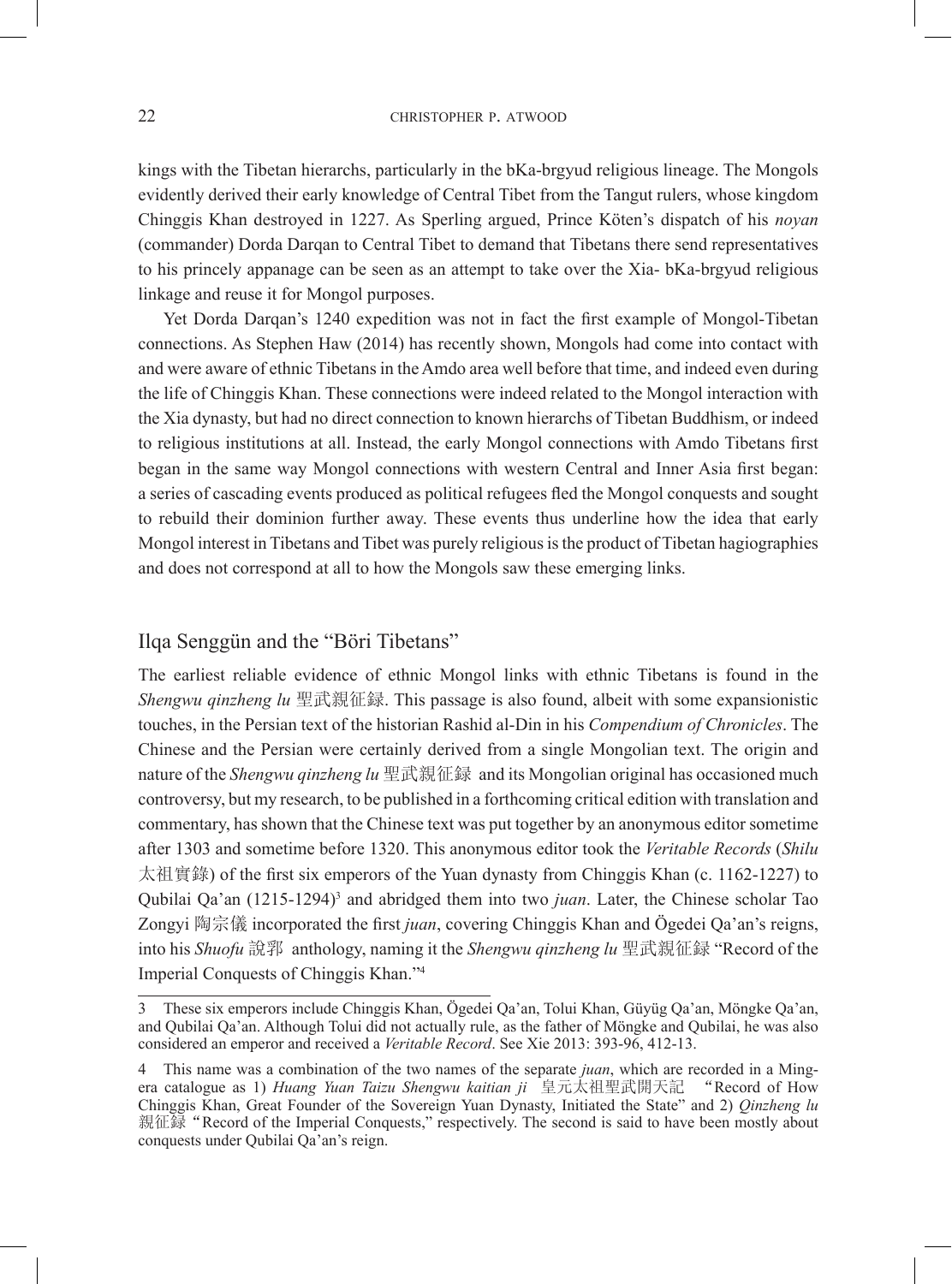Comparison of this *Shengwu qinzheng lu* 聖武親征録 with the first chapter (*juan* 卷) of the *Yuan shi* 元史 and with the free Persian translation comprising the bulk of Rashid al-Din's "Annals of Chinggiz Khan" in his *Compendium of Chronicles* shows that the now lost *Veritable Record of Chinggis Khan* (*Taizu shilu* 太祖實錄) were preserved virtually complete and verbatim in the Chinese *Shengwu qinzheng lu* 聖武親征録. Internal evidence shows this *Veritable Record of Chinggis Khan* was compiled mostly sometime between 1266 and 1279. The record was composed in a bilingual edition, but with the Mongolian language as primary.

In my source-critical commentary to the work, however, I have identity the passage in question as part of an earlier narrative of how Chinggis Khan conquered the Kereyid kingdom, one written in the time of Ögedei Qa'an, and used by both the *Secret History of the Mongols* and by the *Veritable Records*, as well as being cited directly in Persian translation in some manuscripts of Rashid al-Din's *Compendium of Chronicles*. Thus the datum may be considered to ultimately derive from a Mongolian language text written in the 1230s.

This text, after describing how Chinggis Khan overthrew Ong Khan, ruler of the Kereyid kingdom in central Mongolia (autumn, 1203), continues to describe how his son Ilqa Senggün<sup>5</sup> fled first south and then west. Using the Chinese and the Persian to reconstruct the Mongolian, a translation of the original Mongolian would be roughly as follows:

Ilqa fled to the Tangut Kingdom, passing by Isina city<sup>6</sup> and arriving at the Böri Tibetans. Having plundered them, he still wished to live there. The Tibetans gathered their peoples<sup>7</sup> and drove him out. Scattering, he fled to the land of the Cherkesmen of Küsen city among the Sarta'ul,<sup>8</sup> and was killed by one Qïlïnch-Qara.<sup>9</sup>

In other words, Ilqa Senggün was fleeing from Central Mongolia southwest to the Tangut kingdom, which he entered at the Tanguts' northwestern frontier city of Idzina (Middle Mongolian Isina, modern Ejina) in far western Inner Mongolia. He then must have been received by the Xia authorities and given some form of assistance before attempting to rebuild his base among the Böri Tibetans (*Boli Tufan* 波黎吐蕃), by must be meant pastoralist Tibetans in Amdo.

7 The Chinese here speaks of "tribes" (*bu* 部) and "tribal followings" (*buzhong* 部衆), but as I have shown, Middle Mongolian had no term comparable to "tribe" so it must have been introduced into the Chinese translation. There is no parallel in the Persian. See Atwood 2010.

8 Present-day Kuča (Kuqa) in Xinjiang. Mongolian *Sarta'ul* is translated into Chinese as "The West"  $(x\bar{y})$   $\bar{y}$   $\bar{y}$   $\bar{y}$ , a word designating all the lands and peoples of Muslim Central Asia and the Middle East. Rashid al-Din usually has "Tajik" in the corresponding places. Cherkesmen may be the nomads in the Rashid al-Din usually has "Tajik" in the corresponding places. Cherkesmen may be the nomads in the Tianshan mountains north of Küča.

<sup>5</sup> In Chinese transcription of the *Secret History of the Mongols*, his name is read as Nilqa Senggüm. The variation between Senggün and Senggüm is one within the original Mongolian, but "Nilqa" is simply a misreading by the Ming-era transcribers of the unpointed Mongolian AILQ-A as NILQ-A.

<sup>6</sup> Isina is the Middle Mongolian of the Tangut Idzina ("Black River") and equivalent to the modern Ejina Banner in far western Inner Mongolia. Isina city is the ruins of Khar-Khot ("Black City") or *Heishui cheng* 黑水城. On the Tangut name see Kara 2003: 40.

<sup>9</sup> This is §27.4 in my forthcoming edition; cf. Jia [1979]: 127r-128v and Wang [1926] 1962: 64v-65r (134-35). Chinese text: <u>亦剌合走西夏, 過亦即納</u>城, 至<u>波黎·吐蕃</u>部, 既討掠, 且欲居之, <u>吐蕃</u>收 集部衆逐之,散走<u>西域曲先</u>城,<u>徹兒哥思蠻</u>之地,為<u>黑隣赤·哈剌</u>者殺之。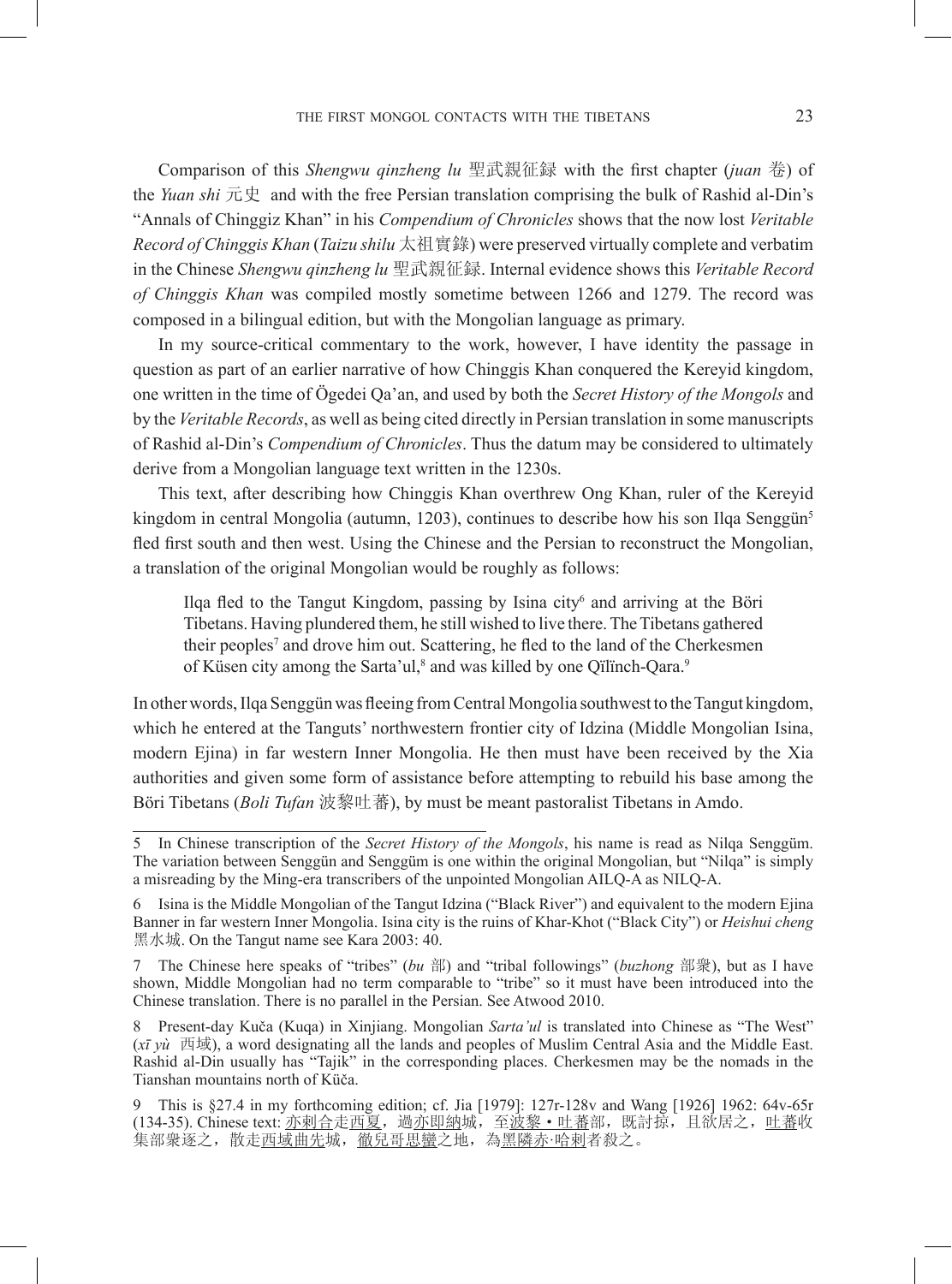#### 24 CHRISTOPHER P. ATWOOD

But this attempt was unsuccessful and he fled west to Küsen (present-day Kuča, also spelled on modern atlases as Kuqa), one of the Turkestani cities of the Tarim Basin. The Cherkesmen may be another mobile pastoralist people, perhaps living in the Kaidu valley of the Tianshan Mountains north of Kuča; this area has long been a major center of nomadic inhabitation. While in that area, he was killed by the local ruler, Qïlïnch-Qara. Rashid al-Din's parallel expands this text as follows, incorporating evidence of uncertain provenance: "An emir from among the emirs of the Qalaj tribe, named Qilīj-Qarā, who was the emir and governor of that place, captured and killed him. They say that after that this emir sent the wife and child of Seng'ün, whom he had seized, in bonds to Chinggiz Khan, and he submitted and joined him." The Qalaj are a Turkic-speaking ethnic group, a remnant of whom are found today near Tehran, speaking an unusually archaic Turkic language. Exactly how a Qalaj emir ended up ruling Kuča, and how these Cherkesmen were related to Kuča are both unclear, but Ilqa Senggün's execution and the handing of his family over to Chinggis Khan were probably related to the break-up of the Qara-Khitay realm in 1215-1218, of which Kuča was a tributary city. During this break-up many tributary rulers sought to ingratiate themselves with the rising Mongols by handing over fugitives from his unification of Mongolia.

Returning to Ilqa and the Böri Tibetans, that he was initially harbored by the Xia dynasty appears from a note in the *Yuan shi*, explaining Chinggis Khan's casus belli against the Tanguts.

In year 21, [A.D. 1226], in spring, first moon, since the Western Xia had harbored the enemy Ilaqa Senggün 亦臘喝翔昆and not delivered hostages, the emperor personal took command of a punitive expedition against them.10

It is thus confirmed that between his entry into the Tangut Kingdom and his adventure among the Tibetans, that he had been assisted by the Xia. This assistance would in turn make it virtually certain that his subsequent activities among the Tibetans had the blessing of the Xia rulers. This likelihood is enhanced by the fact that the Kereyids were long-standing allies of the Tangut kingdom. Earlier, the Kereyid king Ong Khan, when attacked by rivals at least twice took refuge among the Xia, who also permitted him to move on either further west or back to Mongolia, when it suited him. Likewise, when Ong Khan's brother, Ja'a Gambo, was in trouble he too took refuge at the Xia court, where he received at least his title *gambo*, which is Tangut in origin, and perhaps his personal name Ja'a as well. (Rashid al-Din claims that his original personal name was Kereyidei and Ja'a Gambo was a name he assumed only during his stay in the Xia kingdom.) $<sup>11</sup>$ </sup>

10 *YS* 1.23: 二十一年,春正月,帝以西夏納仇人亦臘喝翔昆及不遣質子,自將伐之。

<sup>11</sup> In a recent reading of the Tangut text, "Song of the Lawgiving Might Pacifying the Barbarians" (Liang and Yang 2008), it has been argued that the reference to a western "barbarian" ruler Ya-lyi-thay (Chinese *Yiyantai* 亦延台) giving his daughter to a prince in the Tangut royal family refers to Ja'a Gambo marrying his daughter to the Tanguts. However, the authors' argument crucially depends on assuming that when Rashid al-Din says Ja'a Gambo married his daughter to the Öng'üt prince, Öng'üt here is actually the same as Tangut (!), and that Ya-lyi-thay is also "very close" (!) to Kereyidei in pronunciation. Neither argument can be sustained. Further research is certainly needed, but Ya-lyi-thay may perhaps be a Tangut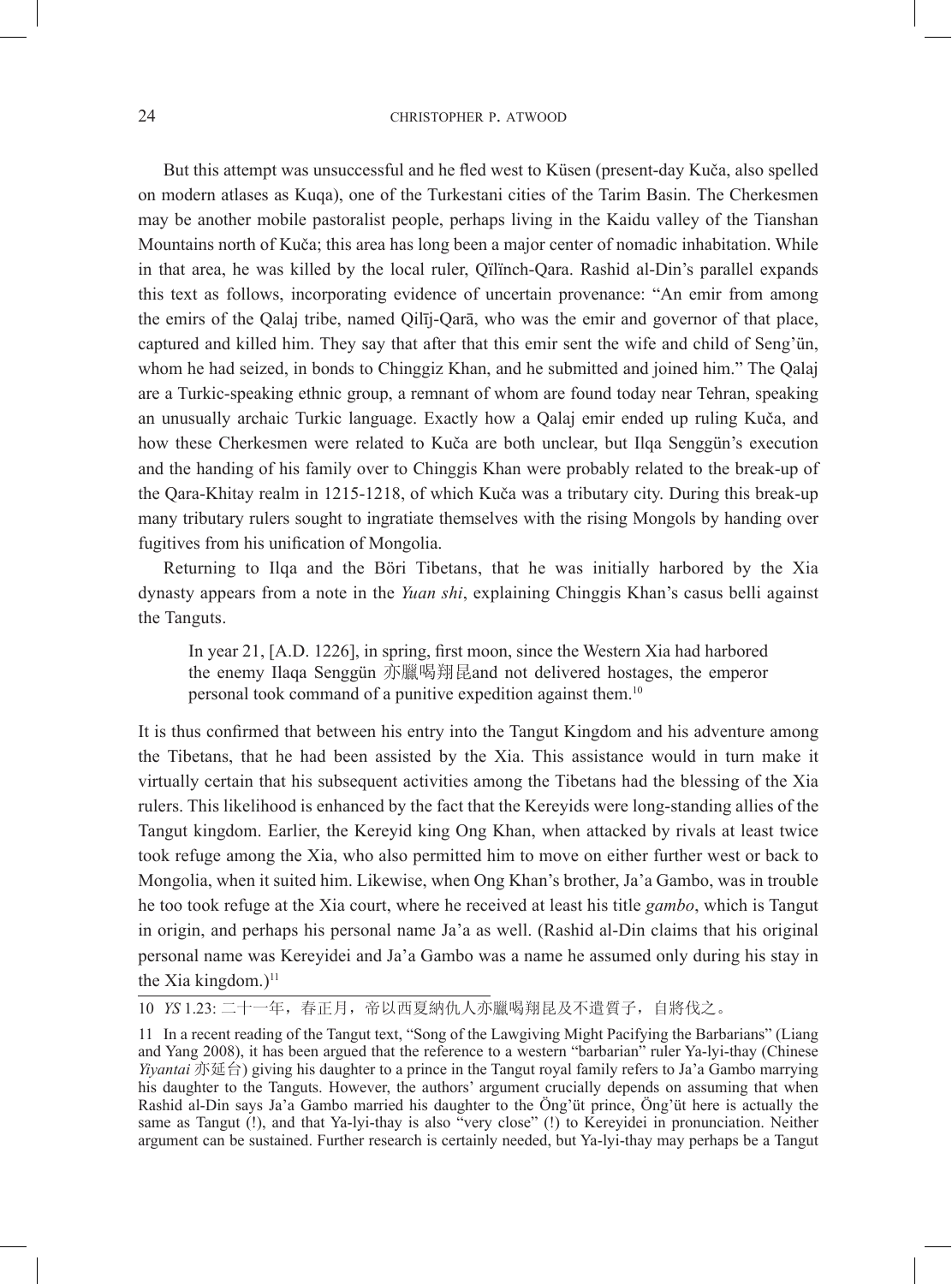The term "Böri Tibetans" or *Böri Töbed* in Mongolian combines the Turkic *böri* "wolf" with the old Turkic-era ethnonym *Töbed* meaning "Tibetan."12 Who exactly these *Böri Töbed* were is unclear, but the term appears to have encompassed a farily large number of Tibetans, rather than only a small group, judging from how Plano Carpini uses it along side a number of ethnonyms.13 Wolves were of course important symbols of political power among Tibeto-Mongol rulers, being conceived of both as ancestors and used as battle standards. Given the Turkic origin of the term *böri*, it is not unlikely that this term derived from the Yellow Uyghurs (*Sarïgh Uyghur*), who were Turkic speakers then forming a large part of the Kökenuur pastoralist population. It is perhaps significant that in Dunhuang poetry, the Tibetans are referred to once as "wolf aliens" *(langfan* 狼蕃) (Wen 2014).

Following Haw (2014: 40), I believe these "Böri Tibetans" are to be identified with the Bi-ri who appear occasionally in Tibetan sources. These in turn, I identify in a more qualified fashion with the Biri myriarchy or chiliarchy of later Yuan and Ming Chinese records. The Bi-ri appear in Tibetan sources already used by Giuseppe Tucci and Luciano Petech. In some sources, they appear in writings from Central Tibet as fierce raiders allied with the Mongols in the 1250s (Petech 1990: 13). In the famed letter of Sa-skya Pandita supposedly sent back to Tibet after he met Prince Köten, he refers to the Bi-ri as a kind of fourth division of Tibetans, alongside mNga-ris (western Tibet), dBus (east-central Tibet), and gTsang (west-central Tibet); Sa-skya Pandita claims that he brought a body them as well into tribute-relations with the Mongols (Tucci 1949: 10-11; Petech 1990: 8).14 These references make most sense if "Bi-ri" had a sense roughly equal to that of Amdo Tibetans, or nomad Amdowas. When Sa-skya Pandita was summoned to the Mongol court in 1240, he would have had to pass through nomadic Amdo territories and he and his Mongol escort would have interacted with their leaders.

Eventually, the Mongol Yuan court created two administrative units with the name Biri in it: a myriarchy (Chinese *Bili wanhufu* 必里萬戶府) around what is present-day Khri-ka (Chinese Guide 贵德) county in Qinghai province and a chiliarchy or command of a thousand called the Biri Chiliarchy (Chinese *Bili qianhusuo* 必里千户所) somewhere in the area of present-day

13 See his Burithabet in Dawson [1955]: 23, 41 (chapters 5 and 7).

version of the Kitan imperial surname Yelü 耶律, with the Mongolic suffix -tai. (Note that the authors' reconstruction of the Tangut name is actually Ja-lji-thsj, but given the Chinese version, I have assumed that j here represents "y" and that "s" is typographical error for a.) In that case the "western barbarians" would be the Qara-Khitay.

<sup>12</sup> The Chinese text has *Boli Tufan* 波黎吐蕃 and Rashid al-Din's Persian has *Būrī Tabat*. The Persian translation establishes that *Tufan* 吐蕃 was a translation of Mongolian *Töbed* "Tibetan." As Haw (2014: 41-42) shows, the distinction drawn by Petech, whereby Tufan meant the Amdo area and Xifan meant the Khams area, is not valid for Yuan-era sources. In reality, both are more or less equivalent to each other and to "Tibet," as used in Western languages.

<sup>14</sup> As Tucci (1949: 251 n. 31) points out, the name alternates between Be-ri and Bi-ri. Given the form in the letter of Sa-skya Pandita and the Chinese references to the Biri Chiliarchy, Biri would seem to be the correct form. I believe Beri appears due to a confusion of later scribes with the more prominent Beri Monastery of the Khams region, near De-dge. This is, however, far too southern to have anything to do with the word in question here.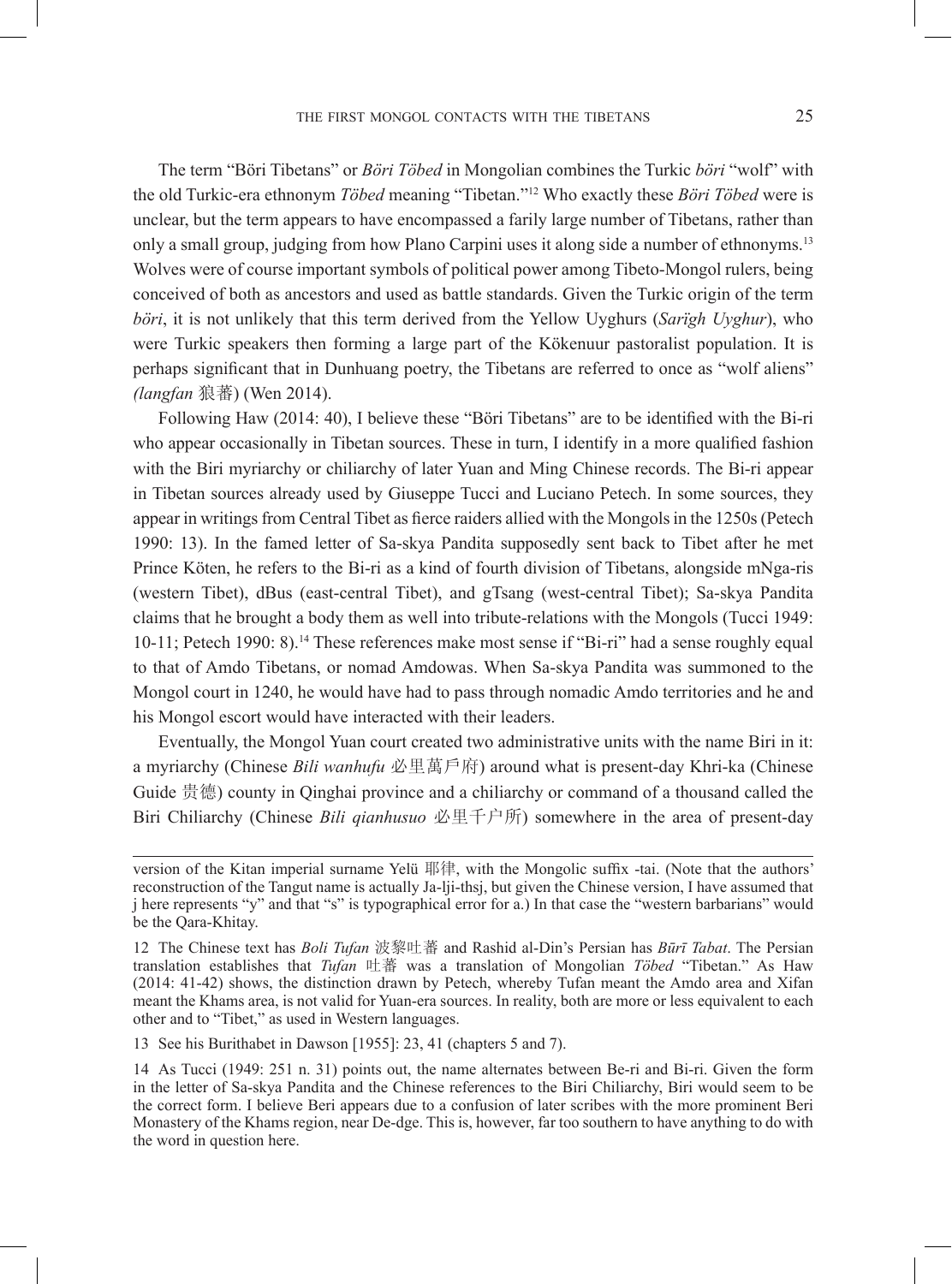Ngawa Tibetan and Qiang Autonomous Prefecture in Sichuan. 15 In the transition to the Ming, the Biri Myriarchy was continued and renamed the Biri Guard Chiliarchy (*Bili Wei qianhusuo*  必里衛千戶所). The seal of the chiliarch is preserved in the Khri-ka/Guide county museum.<sup>16</sup> The presence of this name in two separate regions confirms that originally Bi-ri or Böri had a fairly general signification, which later Mongol Yuan administrative usage narrowed, just as Roman administration narrowed the meaning of "Africa" to just the area of Tunisia and "Asia" to just the area of eastern Anatolia on the Aegean Sea.

In this identification, it is impossible without further research to say for sure whether Biri is the original and Böri a Tuco-Mongolian distortion, or whether Biri is a Tibetan version of Turco-Mongolian Böri "wolf." But it is significant that the Wanli-era *Da Ming huidian*  大明會典 has a note that Biri was called *Wuli* 兀里 in the "old" *Huidian*. 17 This would suggest an alternative form of the name as Uri or Wuri. If it is to be read as the latter, it could be a version of Turco-Mongolian *Büri*. If we assume that the nomads of Amdo had the same reputation in the twelfth-thirteenth century as they did in the nineteenth-twentieth centuries, as fearless and incessant bandits, it would be easy to see how they could end up being called "Wolf" Tibetans, most likely by a corruption of their designation as *Biri* or *Wuri*.

Tibetans were hardly the only pastoralists in the Amdo region, however. In the late eleventh century, travelers journeying west to east along the southern border of the Xia empire found the following peoples: 1) the "Yellow-Head (*Sarïgh-Bash*) Uyghurs" (*Huangtou Weiwu'r* 黃頭畏兀兒); 2) the "Straw-Head Tatars" (*Caotou Dada* 草頭達靼); 3) the Chong'ul 種榲 (a Turkic clan name still found among the modern Yogurs)18; 4) and the finally the Tibetan realm of Tsong-kha under Don-chen (*Dongzhan* 董氈).19 It is likely that all of these groups were still existing in Ilqa Senggün's time. The term Tatar should indicate Mongolic speakers and some Uyghurs, at least, had connections with the Kereyids and were to achieve high position in the Mongol empire.

17 This "old" *Huidian* should be one of the previous editions, from the Chenghua, Zhengde, or Jiajing era compilations.

<sup>15</sup> *YS* 87.2197. In this citation, the myriarchy was misread as Bicheng 必呈, but *cheng* 呈 must be a mistake for *li* 里.

<sup>16</sup> See *MSL*, *Taizu* 太祖, 69.1292, and *Taizong* 太宗 20A.356; *DMHD*, chapter *wei* 衛, 1791-1; *MS* 80.1949, 90.2222, 330.8541, 8551, 331.8580, 8588. On the seal in the museum, I would like to thank Eveline S. Yang for kindly informing me of this and supplying me with a scan of the museum pamphlet (email, July 15, 2014).

<sup>18</sup> The Chung'ul are found in three contexts, which have not yet been viewed in a unified way by scholarship. First they are the "Chuyue" 處月 (Tang transcription value Ch'u-ngul; see Coblin 1994: §§0113, 0734) of accounts of the Western Türk empire, e.g. Du You 1998: 199.5452, 5456, 5459, 5460. Second they are the Ju-ngul and "Zhongyun" 仲雲 (late Tang transcription value Jung-ün for Jung-ül, cf. Coblin 1994: §§1156, 0862) of Tibetan and Chinese Dunhuang documents from the ninth-tenth centuries (see Hamilton 1977, Ren Xiaobo 2013). Finally they are the Chung'ïl clan of the Yaghlaqar *otog* of the present-day Yogur nationality in Gansu (Saguchi 1986, p.19).

<sup>19</sup> See Yang 1994, pp.97-101, citing the Yuanfeng元豐 4 and 6 (1081, 1083) itineraries of envoys from the west who were passing south of Xia-controlled territory given in the *Xu Zizhi tongjian changbian* 續資治通鑑長編 and *Song huiyao jigao* 宋會要輯稿; cf. *SS* 490.14.109. On Don-chen and his family, see Petech 1983, p.178.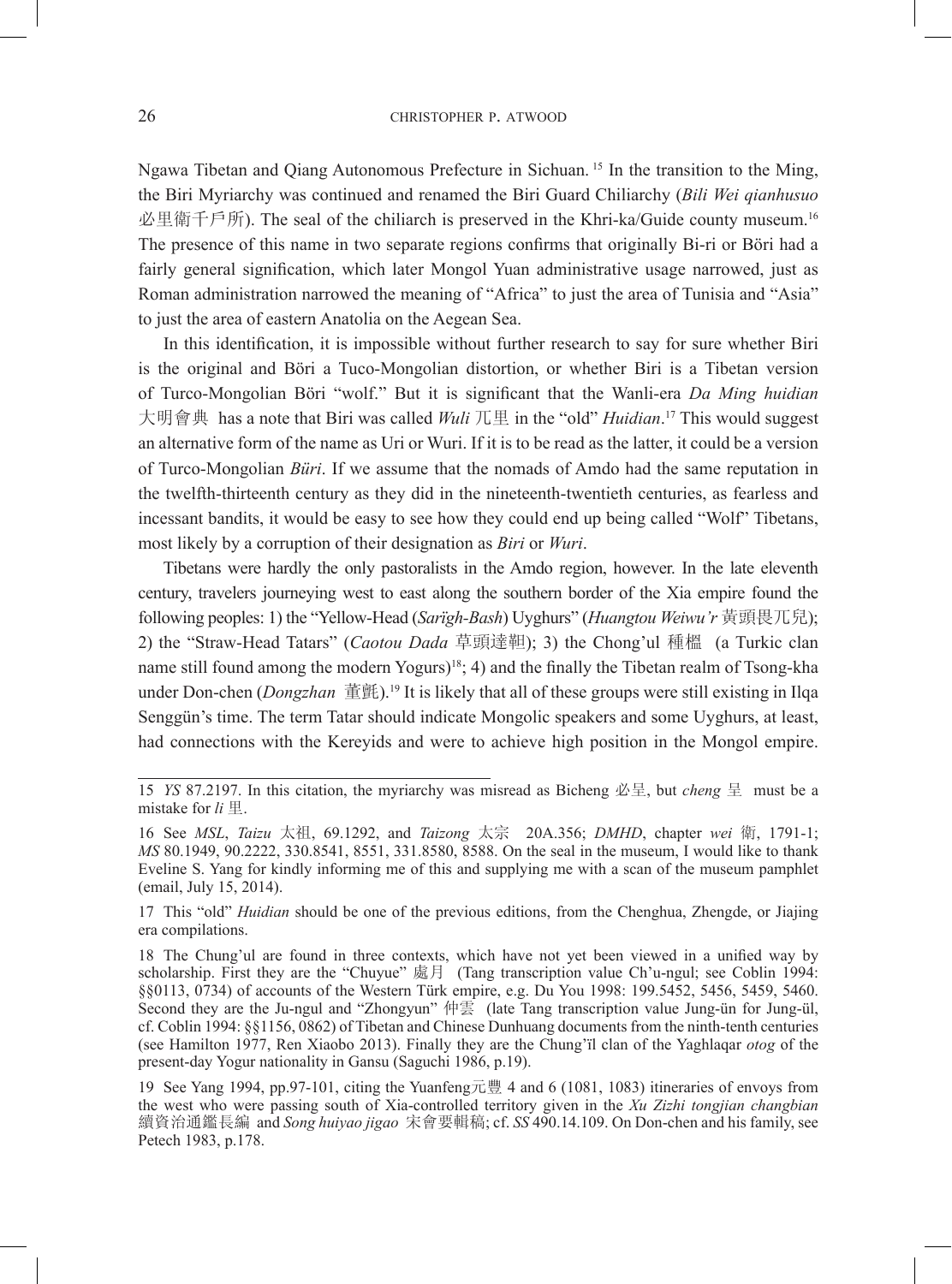Given these choices, it is rather surprising that Ilqa Senggün sought allies among Tibetans, rather than the ethnically more allied Uyghurs and Tatars. How to explain this?

At the time of Ilqa Senggün's flight, the Tibetans of this region were dominated by two powerful hereditary families that had risen to power by skillfully playing off the Jin, Xia, and Song dynasties, all of whom actively sought support among them. One was the Zhao 趙 family, who from Dading 大定 9 (1169) served the Jin dynasty as "chief military administrator" (*duqianxia* 都鈐轄) of the four clan confederation of dBon-po (Chinese *Mubo* 木波).20

The dBon-po's ruling Zhao family were successors of rGyal-sras (*Juesiluo* 唃斯囉, 997- 1065) of the Tsong-kha kingdom, who had supported the Song and the Ganzhou Uyghurs against the rising Xia dynasty (Petech 1983, 174-79; Iwasaki 1993). As reward for their loyalty to the Song, the dynasty later received the Song imperial surname of Zhao. After Dading 4 (1164), however, there followed a period of turmoil in which the Zhao family's "Bayang" 把羊 confederation and the Cog-ro (Chinese *Zhuanglang* 莊浪)21 clan confederation supported by the Xia both broke up. They were succeeded in Dading 9 (1169) by the new dBon-po confederation ruled by the Zhao family and allied with the Jin (*JS* 91.2016-18).

This dBon-po confederation occupied an area numbered at 40,000 households, mostly pastoralists and making a living off of barley, butter, curds, and wild vegetables (*JS* 91.2016-18). As pastoralists, they had abundant horses, and during the later Jin, when the dynasty in North China had lost their pastures in Inner Mongolia, it was proposed to purchase horses for silver from among the "Raw" Qiang and the dBon-po of Taozhou 洮州 and Hezhou 河州 (*JS* 107.2369). The purchasing with silver may indicate that tea drinking—the usual article exchanged for horses on the western frontier—was not yet current among the people of the Tibetan plateau. The "Sketch of the Black Tatars," written in the 1230s when the dBon-po had already surrendered to the Mongols, treats the dBon-po as the Mongols' main conquest in the southwest. It describes them as the "chief of the Western Borderlands tribes; they do not have any monarch."22 This reference to the lack of a monarch may refer not just to the well-known lack of centralized rulership among the Amdowa nomads, but also to the name dBon-po, which is a term not for a sovereign ruler, but rather means "fraternal nephew" or "official"—evidently the name was given to the Zhaos in light of their role as officials for Chinese dynasties.<sup>23</sup>

South of the Zhao family lands were the native rulers of the Diezhou 疊州 prefecture (modern The-bo or Diebu 迭部 county in the Gannan Tibetan Autonomous Prefecture), variously said to be of Qiang or Tibetan origin. Their following numbered 43 clans of mostly Qiang origin, 14 towns, and over 300,000 households, who remained allied with the Song. But during the

<sup>20</sup> I am grateful to Ren Xiaobo 任小波 of Fudan University in Shanghai (emails January  $27<sup>th</sup>$  and March  $15<sup>th</sup>$ , 2014) for his information on the correct Tibetan original of 木波.

<sup>21</sup> I am grateful to Shen Weirong of Renmin University in Beijing (email, February  $9<sup>th</sup>$ , 2014) for his information on the correct Tibetan original of 莊浪.

<sup>22</sup> 西蕃部領, 不立君; see Xu 2014: §48, pp.194 [text], 216 [commentary])

<sup>23</sup> It may also be a more specific reference to their status as fictive junior clansmen or "fraternal nephews" of the Song imperial house.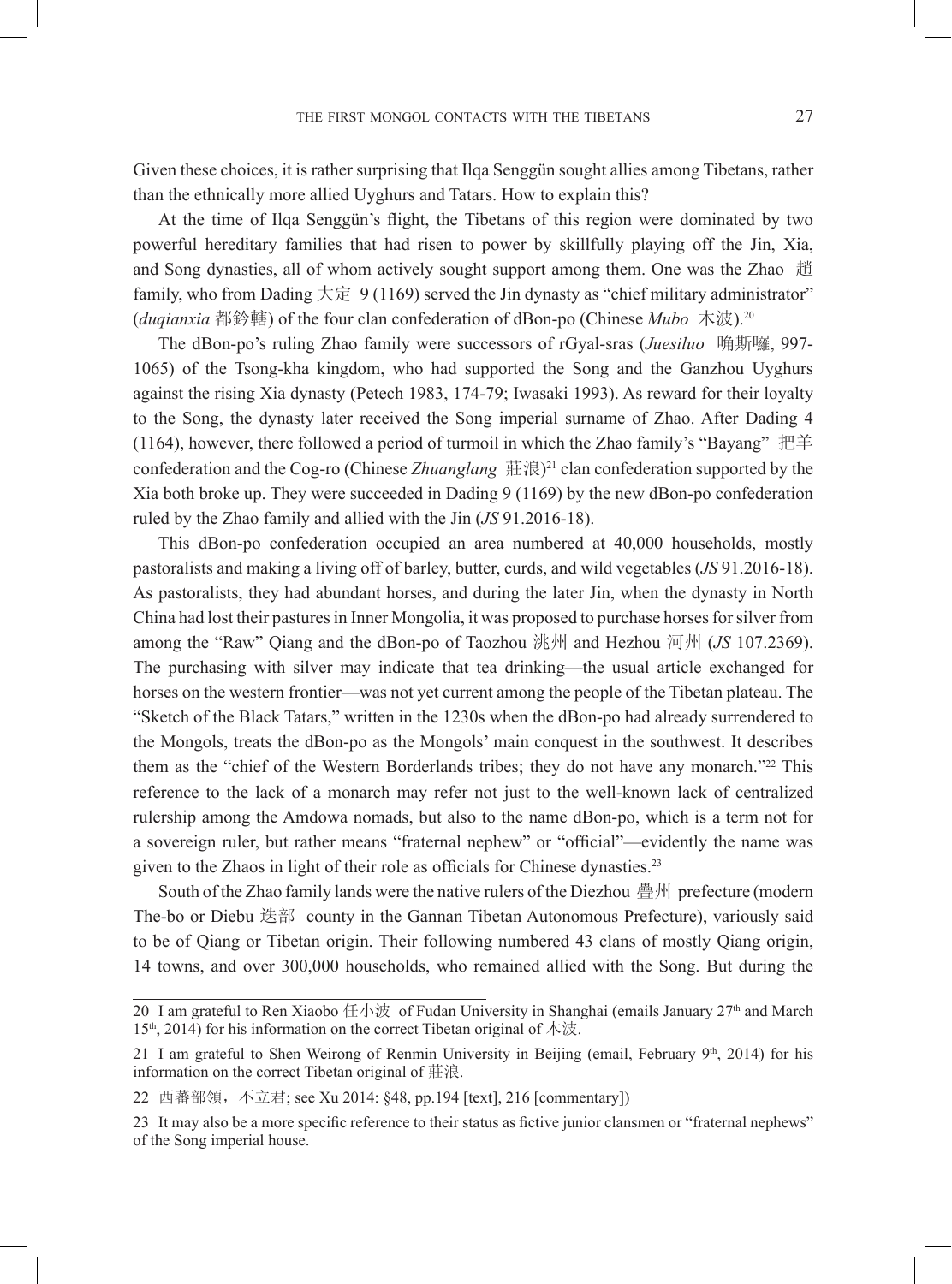Mingchang 明昌 era (1190-95) the Diezhou ruler "Qingyike" 青宜可 (d. 1222; cf. *JS* 16.364) began to communicate with Jin border officials (*JS* 98.2175-76). Other groups like the "Ronglu" 容魯or the "Lugan" 盧甘 Qiang further out from the frontier (*JS* 91.2017) were allied with the Xia and are less well known.

Until 1206, treaty agreements between the Jin, Song, and Xia enforced stability on the political alignments of these Tibetan and Qiang groups. But when the Song dynasty launched its revisionist attack on the Jin in Taihe 泰和 6 (1206), turmoil resulted immediately. The dBon-po ruler was killed in a Song invasion, assisted by Jin turncoats (*JS* 12.273), but then the Diezhou 疊州 ruler "Qingyike" and 18 tribes were brought over to the Jin side in a diplomatic coup and even helped the Jin temporarily occupy Sichuan (*JS* 12.277, 98.2176, 2182, 103.2274, 106.2340).

The turmoil associated with the 1206 war would have been an excellent opportunity for Ilqa Senggün to build up a new base, although there is no direct confirmation that he played a role in it. The Xia was nominally maintaining its peace treaty with the Jin, but was in reality still quite hostile—thus using Ilqa could cause trouble for the Jin, without directly involving the Xia court. Such political considerations would explain why Ilqa Senggün was working among the Tibetans rather than the ethnically more akin Uyghurs and Tatars. Afterwards, from Zhenyou 貞祐 3 (1215) to Yuanguang元光 2 (1223), turmoil broke out again among Tibetans as the Xia turned openly hostile to the Jin and both sides sought to win over support of local forces (see *JS* 101.2232, 15.331, 16.359, 113.2486, 16.363, 16.372 and the Zhao family biography in *YS* 123.3028-30). This would have given a direct reason for the Xia to encourage Ilqa to make trouble for the Jin, but by this time he had almost certainly fled to Kuča.

In summary, I reconstruct the following scenario: after fleeing Mongolia in autumn, 1203, Ilqa Senggün took refuge in the Xia kingdom, which had long served as patrons and protectors for his Kereyid dynasty. Around 1206 when the Song attacked the Jin and local Tibetan commanders in what is now Gannan  $H \overline{B}$  began to shift their alliances and join in the conflict, the Xia rulers dispatched their ally Ilqa, probably with an entourage of Kereyid refugees, to try and build a following among the Tibetans. The aim would be both to benefit himself by building a new following among the Tibetans and also to help his Xia patrons without openly violating their treaty obligations to the Jin. Ilqa's attempts met Tibetan opposition, however, and even the Xia may have become increasingly wary of openly harboring an enemy of the new Mongol empire. In the end he fled west and tried to build a new base in the Tianshan mountains north of Kuča.

While this first episode appears to have been minor and short-lived, it was not without implications for the future. The Mongol rulers repeatedly used the harboring of fugitives as a *casus belli*. The turmoil spread by Mongol refuges also directly weakened many of their neighbors, such as the Qara-Khitay, even before the Mongol armies first arrived on the scene. It is unclear if the Tibetans were sufficiently hostile to Ilqa Senggün to avoid the charge of harboring him, but certainly this small episode showed that just the Mongol control over their Naiman and Merkid subjects would always be uncertain until their Qara-Khitay, Qarluq, and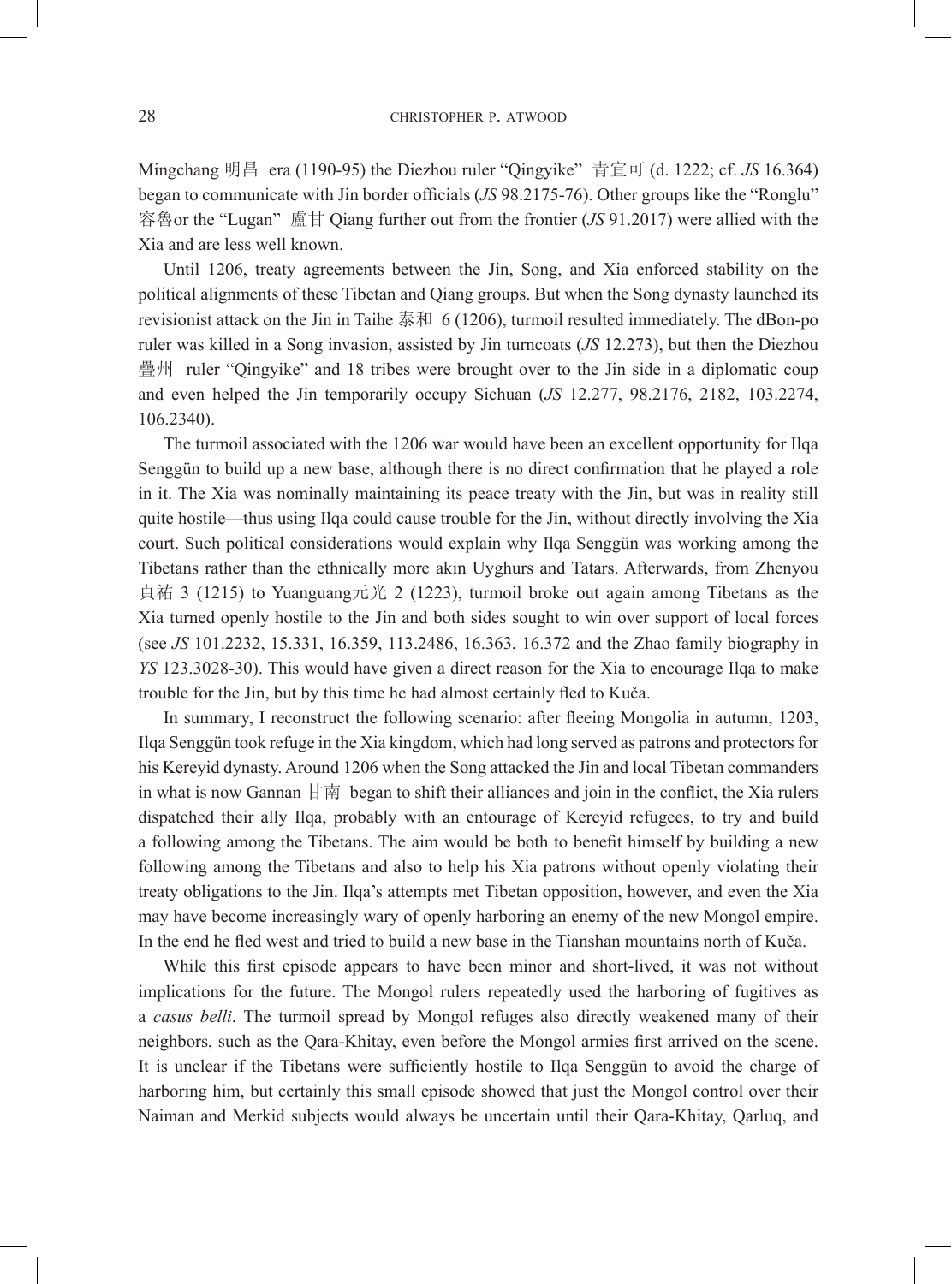Qipchaq allies remained unconquered, so too the conquest of the Xia would remain dangerously incomplete as long as holdouts could take refuge among the Tibetans.

Already at this time, Chinggis Khan was aware of the Tibetans as a people living high in the mountains. In a passage whose importance has been highlighted by Stephen Haw (2014: 41-43), his conversation with the Jin defector Guo Baoyu 郭寶玉, as reported in *YS juan* 149, shows that Chinggis Khan was well aware of Tibet. As reported in his biography, Guo Baoyu defected to the Mongol side during the initial hostilities between the Mongols and the Jin dynasty. Chinggis Khan asked Guo for a strategy on how to conquer the Central Plains (*Zhongyuan* 中原), that is, the North China heartland. Guo advocated an indirect attack:

Baoyu said, "The power of the Central Plain is great and it cannot be taken in a sudden attack. The various Fan 蕃 of the Southwest are brave and can be brought into service. If you first take them over and use them for your plans against the Jin, you will certainly achieve your ambition" (*YS* 149.3521).<sup>24</sup>

Guo Baoyu was a native of Huazhou 華州 (modern Huaxian华县) in Shaanxi and presumably was familiar with the "Fan" (a general term for non-Han, in context here meaning Tibetans and/or Qiang) from Jin experiences with them as allies against the Song in the 1206-08 war. He thus proposed that Chinggis Khan use the same strategy against the Jin itself. Chinggis Khan preferred the advice of other defectors who warned him not to delay but immediately attack to the Jin heartland, $25$  but may have kept it in mind.

#### Sübe'edei and the Kökenuur Border People

Something like Guo Baoyu's strategy became a reality in *bing/xu* 丙戌 (1226) when Sübe'edei invaded from the west and subjugated the Yellow Uyghur (*Sarïgh Uyghur* 撒里畏兀兒) ruler or *tigin* (的斤), and the "Chimin" 赤閔<sup>26</sup> in the Tsaidam (Qaidam) Basin in western Kökenuur, and raided the border Tibetans, seizing large numbers of horses (Saguchi 1986: 1-2). This attack was apparently directed against both the Xia and the Jin.

In a passage without a specific date, Guo Baoyu's biography writes:

The emperor was about to launch an expedition against the Western Fan 蕃 but worried that most of their walled towns were protected by rugged mountains. He asked Baoyu for a strategy to attack them, and he replied, "If their walled towns are in heaven, then they really cannot be conquered, but if they are under heaven, then, yes, they can be conquered." The emperor was impressed and authorized him to raid their horses and command their suppression (*YS* 149.3521).27

<sup>24</sup> 寶玉對曰:「中原勢大,不可忽也。西南諸蕃勇悍可用,宜先取之,藉以圖金,必得志焉。」

<sup>25</sup> This was the advice for example of Shimo Ming'an石抹明安; see *YS* 150.3556.

<sup>26</sup> On these names see below.

<sup>27</sup> 帝將伐西蕃,患其城多依山險,問寶玉攻取之策,對曰:「使其城在天上,則不可取, 如不在天上,至則取矣。」帝壯之,授抄馬都鎮撫。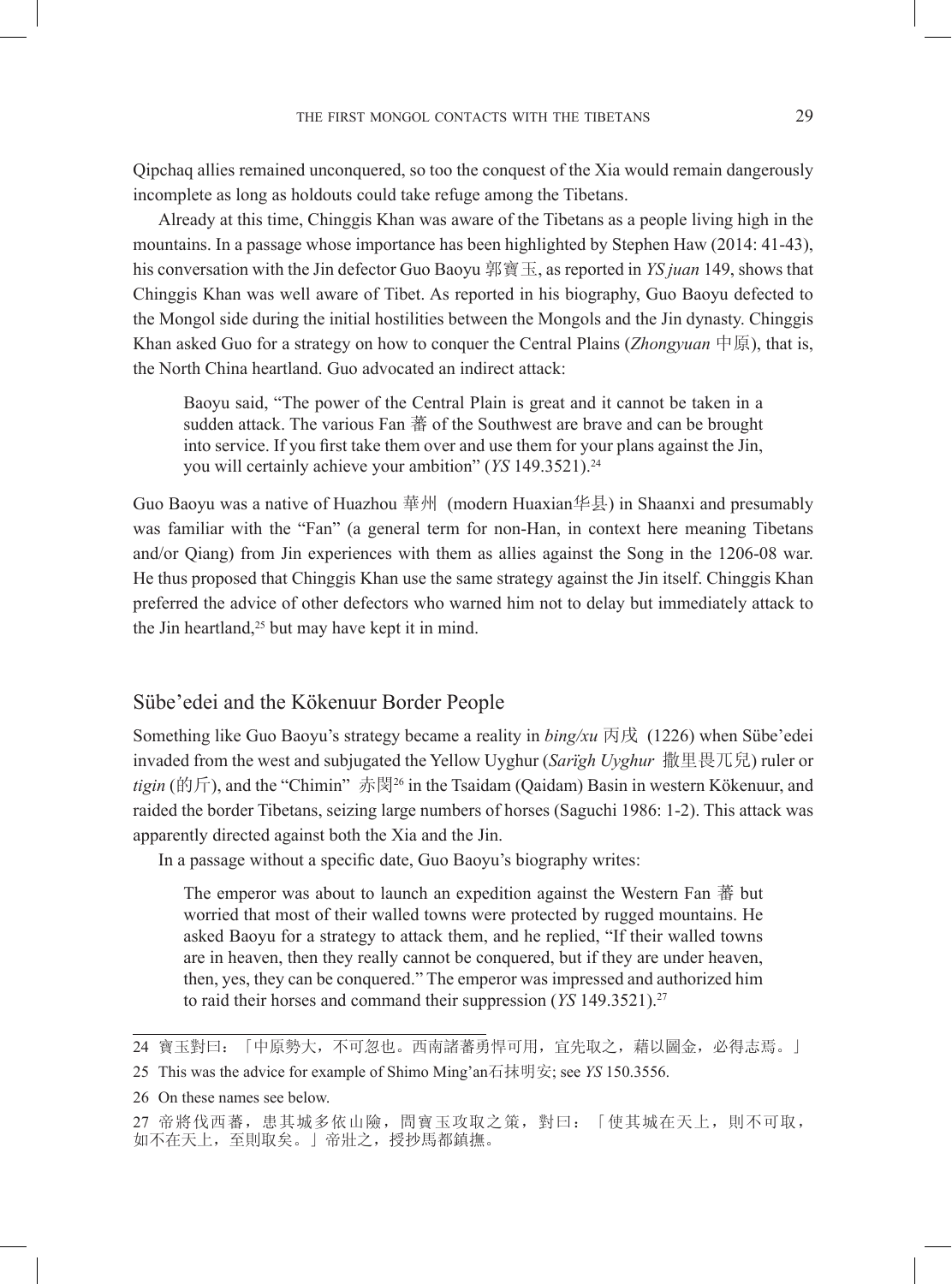Read in the context of the *YS* biography, this episode comes between an account of 1211 and 1213. But it is quite impossible that Chinggis Khan could have been thinking of an attack on the Tibetans at that time. One may assume that like all *YS* biographies the account was somewhat abbreviated and that this debate took place well after the initial consultation between Chinggis Khan and Guo Baoyu. The historical context would fit the period of 1226-27 well, and the reference to Guo Baoyu plundering Tibetan horses connects this account to that of Sübe'edei's, who indeed seized many horses in the Jin dynasty's Tibetan border prefectures.

This attack is described more accurately in the biography of the great Mongol general Sübe'edei. This biography survives in three more or less abbreviated citations, two in the different biographies of Sübe'edei included with the *Yuan shi*, and one in the biography of his grandson Aju written by Wang Yun 王惲. (This most reliable edition of this latter source is its citation in the Yuan-era blockprint of the *Yuanchao mingchen shilue* 元朝名臣史略, edited by Su Tianjue 蘇天爵). All are, however, evidently derived from a single source. Placed side by side the three accounts read as follows:

Deshunzhou, Zhenrongzhou, and also plundered the tribes 二十一年,取馺里畏吾特 Su 1996: 2.24 which he presented to 勤、赤憫等部,德順、<br>鎮戎、蘭、會、洮等州, はっているのはないです。 あったんかい 獻牝馬三千匹。 赤閔等部,及德順、鎮戎、 YS 122.3008 蘭、會、洮、河 諸州,

In year 21 [1226], he seized In year *bing*/*xu* [1226], he In the year *bing*/*xu* [1226], the Sarïgh Uyghur, Tegin, seized the Sarïgh Uyghur, he conquered the Sarïgh and "Chimin" tribes and Digin, and "Chimin" tribes, Uyghur, Digin, and "Chimin" Deshunzhou. Zhenrongzhou, and also plundered the tribes tribes, as well as the Lanzhou, Huizhou, and on the Tibetan (*Xifan*) border. Lanzhou, Huizhou, Taozhou, Taozhou prefectures, and 丙戌, 取撒里畏兀的斤、 and Hezhou<sup>28</sup> prefectures, presented 3,000 mares. 赤閔等部,又掠西蕃邊部。 obtaining 5,000 mares, all of

丙戌, 攻下撒里畏吾特勤、 得牝馬五千匹,悉獻於朝。 YS 121.2977

The account in *YS* 121.2977 contains all the information of the other two and is likely to be identical to the original text. (The inconsistency of 三千匹 and 五千匹 is presumably due to textual corruption;  $\equiv$  and  $\bar{H}$  are frequently confused in the copying of texts.) In this account the people plundered by Sübe'edei are divided into two groups: first a set of "tribes" (*bu* 部),29

<sup>28</sup> Deshunzhou 德順州 is modern Longde隆德 and Zhenrongzhou 鎮戎州 is modern Guyuan 固原, both in southern Ningxia. Lanzhou 蘭州, Huizhou 會州, and Taozhou 洮州, are modern Lanzhou 兰州city, Huining 会宁, and Lintan 临潭, respectively, all in southern Gansu; Lintan is part of the Gannan Tibetan Autonomous Prefecture. Hezhou 河州 is near the modern Dongxiang 东乡 Autonomous County in the Linxia 临夏 Hui Autonomous Prefecture, southern Gansu.

<sup>29</sup> In this list only the name of the Yellow Uyghurs is immediately transparent. While it is clear that *teqin* 特勤 is Turkic *tegin* "prince" (*dijin* 的斤 is another attested transcription of the same term, based on the Turkic dialectal pronunciation of *digin*), it is unclear if this *tegin* refers to the ruler of the Yellow Uyghurs, or if he was a separate leader who was also conquered. Editors have assumed the former reading, but it is not obvious why their leader would also be mentioned for the Yellow Uyghurs. I find the latter possibility more compelling and have translated accordingly. A final puzzle is the identity of the "Chimin," which is not attested elsewhere to my knowledge and which I have not been able to identify. The transcription as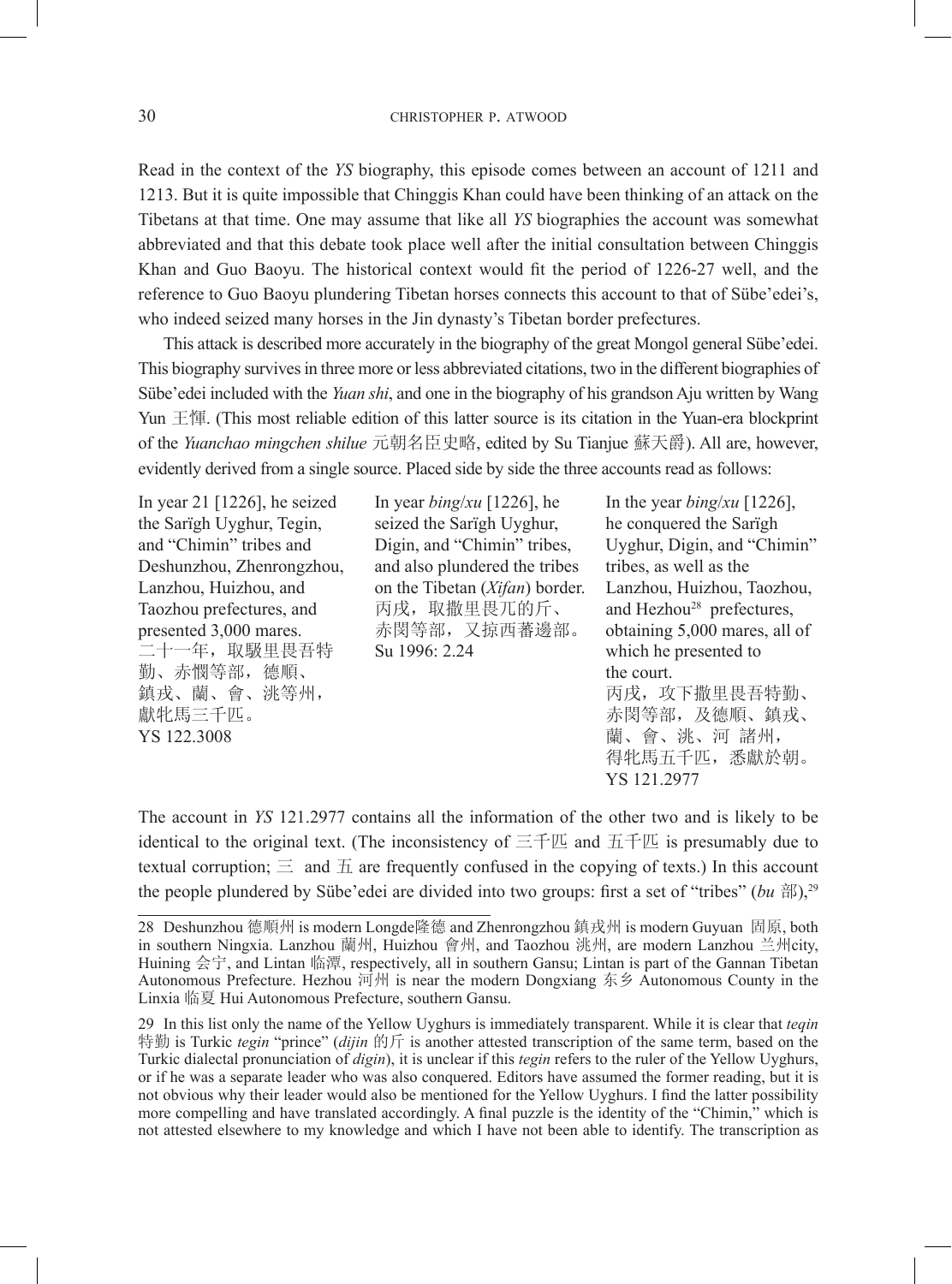and then a set of prefectures (*zhou* 州). Wang Yun's summary of the list of prefectures as also a set of "Western Fan border tribes" (*Xifan bian bu* 西蕃邊部) is, however, not unwarranted. All of the listed prefectures were on the western frontier of the Jin dynasty and had major non-Han populations. Deshunzhou and Zhenrongzhou both had a large population of *Fan* (蕃) or non-Han (*JS* 113.2485-86). Although it is not necessary to believe that only "Fan" were plundered, certainly the large yield of horses shows that the areas Sübe'edei ravaged were primarily pastoralist, and thus likely Tibetan and/or Qiang. Since the Mongol army had long since taken the Jin as their enemies as well, Sübe'edei paid little attention to the difference between the Xia-aligned "Fan" and Jin-aligned "Fan." Both were freely plundered as Sübe'edei moved in the area at the corner where the Jin, Xia, and "raw" (or independent) Qiang and Tibetans powers all coincided.<sup>30</sup>

Combining this account with that of Ilqa Senggün and the Guo Baoyu biography, Chinggis Khan evidently had a number of separate aims in this first armed conflict with the Tibetans. It is possible that the Tibetans were seen as guilty of having harbored Ilqa and hence rendered themselves guilty. At the same time, occupying the Tibetan border prefectures could be used to attack the Jin in Shaanxi, taking advantage of their strategic position, the war-like potential of the Tibetans if drafted into the Mongol army, and the abundant herds of the Tibetans. Whether because of Tibetan recalcitrance or a change of plans, however, the Mongols do not appear to have forced Tibetans to serve in their cavalry at this point—that would come later in the Mongols' conflicts with the Song.

#### Chikü's Appanage in Silingjiu

Since the fourth century, when peoples of the Mongolian plateau have expanded, Mongolian expansion has historically always spilled over into the Kökenuur (Qinghai) region of the Northwestern Tibetan plateau. When this spillover met the imperial expansion of Tibetan language and culture northeast from the gTsang-po valley, an ethnic "Mongolia-Tibetan Interface" was created in the Kökenuur or Amdo area. Whether in the form of Azha or Tuyuhun 吐谷渾 and the Tibetan empire, or Monguors (the Tu  $\pm$  nationality) and Amdo nomads, or the Oirats and the mGo-log nomads, this interface has continued to the present.

A similar sort of expansion of Mongolian peoples into Kökenuur took place in the early Mongol conquest. As I have discussed, in 1227, the Mongol empire expanded its assault on the Xia into the Jin border areas, and took Taozhou 洮州 (modern Lintan 临潭), Hezhou 河州 (near the modern Dongxiang Autonomous County), and Xiningzhou 西寧州 (*YS* 1.24). Of these conquests, the first two are attributed elsewhere to Sübe'edei's campaign (See *YS* 

presented is the most conservative possibility, but the first syllable could be closed with *-b, -t, or –q,* and the second syllable could possible end in *-l* or *-r* equally as well as *-n*.

<sup>30</sup> "Raw" Qiang are placed along the borders of Lintaofu 臨洮府 (including Taozhou 洮州—modern Lintao 临洮 in Gansu's Gannan Tibetan Autonomous Prefecture), Huizhou 會州 (modern Maoxian 茂县 in Sichuan's Ngawa Tibetan and Qiang Autonomous Prefecture), and Jishizhou 積石州 (modern Xunhua 循化 Salar Autonomous Prefecture) prefecture in modern Qinghai. See *JS* 24.549 and 26.654.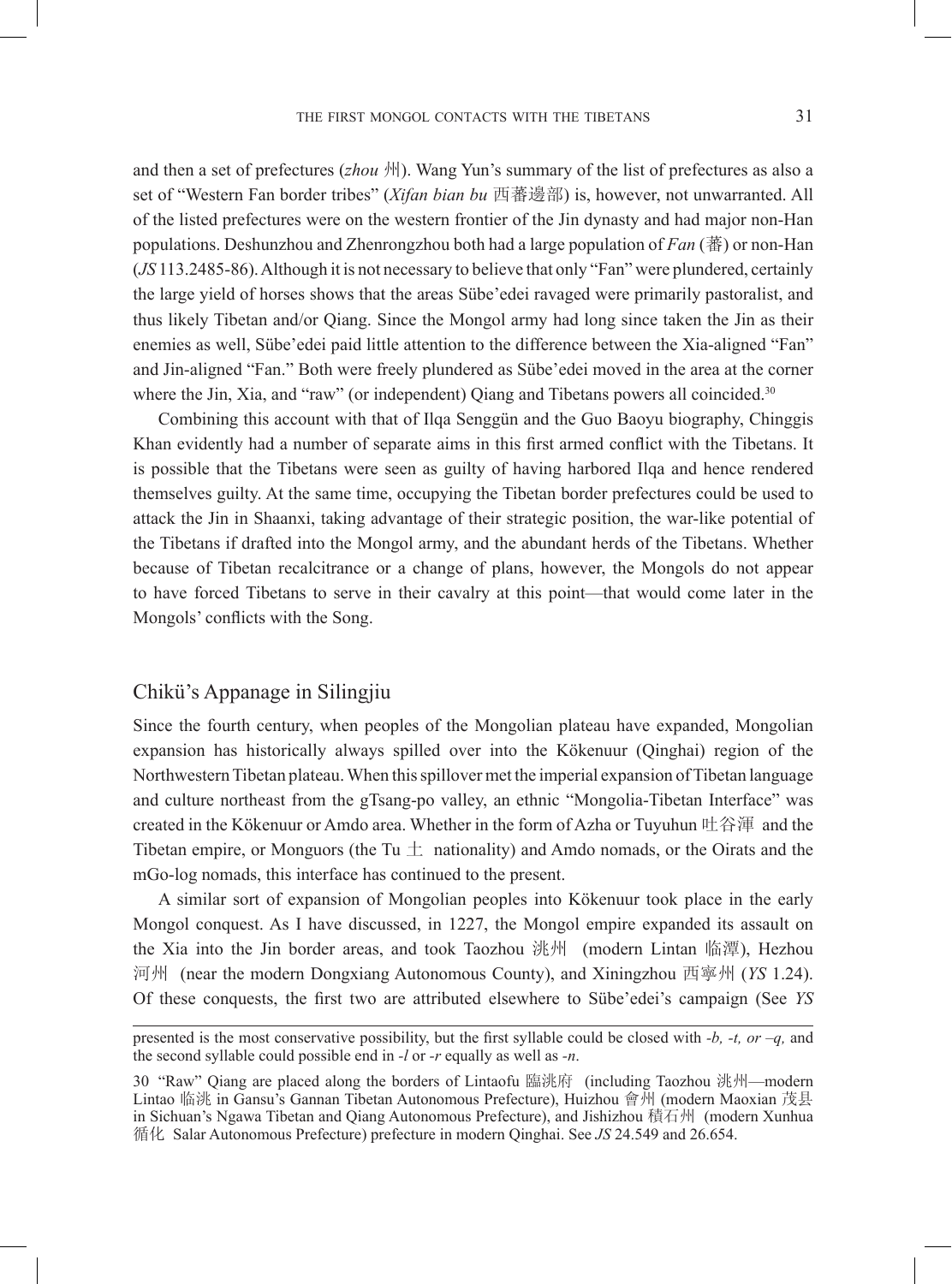121.2977, 122.3008 and the discussion above) to which may be added that of Xiningzhou 西寧 州, or modern Xining 西宁, whose contemporary Mongolian pronunciation was Silingjiu.31

The Mongol conquest of Silingjiu involved two population movements. First at least some of the indigenous Tibetan population was deported to "Yunjing 雲京," an obscure place designation that seems to refer to present-day Datong 大同 In Shanxi province.32 Sometime before 1236 (probably well before), a son-in-law (*küregen*) of Chinggis Khan, Chikü, was sent with four thousands of the Qonggirad clan to garrison Xiningzhou 西寧州 prefecture (this is present-day Xining 西宁 in Qinghai province.) In the Persian historian Rashid al-Din he appears a number of times, but with confusing inconsistencies in his name and that of his wife (the daughter of Chinggis Khan) and parentage. I intend to address these confusions more fully in a separate article; here I will merely present the conclusions of my research. Chikü's name was also written Shikü in an account which Rashid al-Din took from an informant of the Olqunud surname, one shared by Chinggis Khan's mother Ö'elün. The Olqunud were a branch of the Qonggirad, and this informant was one of the subjects of Chikü's; the *ch* to *sh* sound change appears to be characteristic of a wide variety of eastern Mongolic languages and dialects, and the Qonggirad were originally from present-day eastern Inner Mongolia.

Rashid al-Din presents his information on "Shikü" twice, once in the Register of Emirs of a Thousand (Rashid ad-Din/Smirnova 1952: 273; Rashiduddin 1999: 278; cf. Rawshan and Musawi, p.603) and once in his biography of the Qonggirad house (Rashid ad-Din/Khetagurov 1952: 162; Rashiduddin 1998: 86; Romaskevich, pp.396-97). The two accounts share common information, evidently derived from a single informant, which in the biography of the Qonggirad house was greatly expanded with new information, and occasionally altered. Some of this new information appears to be accurate, but one of the alterations, by which Shikü's appanage is changed from "Tibet" (*Tebet*) to Tuma'ud~Tüme'üd must be due to miscopying or misunderstanding.

That Chikü (~Shikü) *Küregen* was posted to Tibet, or at least the frontier areas thereof, is confirmed by in East Asian records in which his great-grandson Janggi (章吉~昌吉)<sup>33</sup> had his main territorial appanage in Silingjiu/Xiningzhou (*YS* 60.1452, cf. *YS* 12.249 n. 15, 15.317-18; Hambis and Pelliot 1945: 160-162 n. 2, 49 n.2).<sup>34</sup> It is also confirmed by the fact that Chikü was

<sup>31</sup> The Yuan-era Uyghur-Mongolian pronunciation is attested in Marco Polo's Silingiu (Polo [1938] 1976: 179 [§72]). Xīníng 西寧 is known to this day as Zi-ling in Tibetan and Seleng in Mongolian.

<sup>32</sup> See the biography of Liu Rong 劉容 in *YS* 134.3259. Despite his name, his family was certainly non-Han since his biography occurs in the Mongol and *Semuren* 色目人 section of the *YS* biographies. His grandfather's name Aqa 阿華, Mongolian for "elder brother," must have been given to him by the Mongol conquerors. I associate "Yunjing 雲京" with Datong 大同 as a mix of Datong's medieval prefectural name, Yunzhongfu 雲中府 and its Jin-era designation as Xijing 西京 or "Western Capital."

<sup>33</sup> The name Janggi was written CANKKI. Judging from the Chinese transcriptions, the name had two pronunciations, a Mongolian one as Janggi as well as a Uyghur one as Changgi.

<sup>34</sup> This assignment to the Tangut-Tibet borderland may be part of the background behind the enigmatic title of Prince of Qashi (*Héxī Wáng* 河西王) said in *YS* 118.2915 to have been granted to Chikü's putative father Alchi Noyan in *ren/chen* (1232). As a rule, Qashi refers to the Tangut kingdom (q.v.) and Alchi Noyan has no other known association with that place.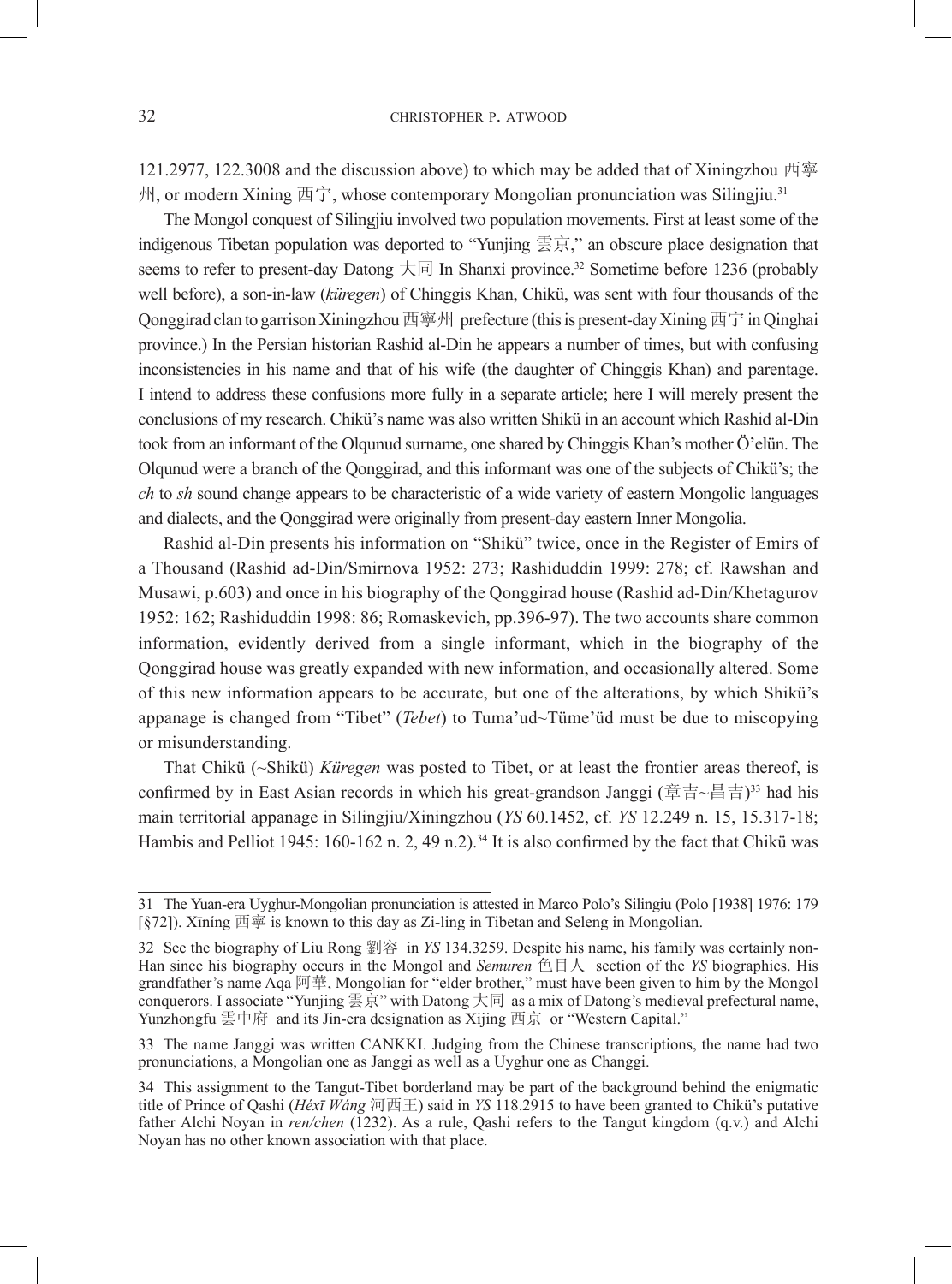later to participate with Prince Köten in the invasion of Sichuan, $35$  since Silingjiu was on the western frontier of Köten's much larger appanage.

Chikü's ancestry is somewhat mysterious. The passage of Rashid al-Din calls him the son of Alchu Noyan, which appears to be an alternative pronunciation of Alchi Noyan, the well-known son of Deyi Sechen and brother-in-law of Chinggis Khan. But Chikü is nowhere else listed among Alchi Noyan's sons, and Rashid al-Din's gloss that gives Derke Küregen as an different name for Alchu Noyan seems to be an effort to reconcile an alternative tradition by which Chikü's father was actually Derge Küregen. Comparing these and other passages in Rashid al-Din, I have concluded that Chikü was actually the son of the original ruler of the Qonggirad house, Terge Amal (Terge and Derge are two readings of the same spelling in the Uyghur-Mongolian script). We know that Terge Amal was offered one of Chinggis Khan's daughters but rejected her as too ugly and was executed for his folly. The Qonggirad house was then placed under Alchi Noyan, and Alchi's Bosqur house was merged with the Qonggirad house. If my hypothesis is correct and Chikü was Terge's son, then in the end, he received Chinggis Khan's ugly daughter in a levirate marriage and received a portion of the original Qonggirads, who were then dispatched to Silingjiu.

Rashid al-Din designates Chikü's appanage as part of Tibet. Marco Polo's description of "Silingiu" (i.e. Silingjiu) says it was part of the "kingdom of Ergiuul" which in turn was part of the "Province of Tangut," which is truer to Mongol and Yuan era administrative divisions.<sup>36</sup> "Ergiuul" is probably Marco Polo's rendition of the Tangut name of Xiliangzhou 西涼州<sup>37</sup> and the "kingdom of Ergiuul" represents the appanage of Köten and his descendants. However, Marco Polo's description (Polo [1938] 1976: §72, pp.178-81) highlights yaks, musk deer (*küder* in Mongolian), and the Reeve's pheasant, all characteristic fauna of the eastern Tibetan plateau (Haw 2006: 90-91, 134-35, 126, and 128). Thus although Silingjiu may not have had such characteristically Tibetan fauna itself, it was known as the gateway to Tibetan areas that did.38

36 The "Kingdom of Ergiuul" is evidently the appanage of Köten's descendants, while the "province of Tangut" is an historical reference to the area of the Xia dynasty and to the Gansu Branch Secretariat, which was in existence by Zhiyuan 至元 19 (1282). The relationship of Chikü *Küregen*'s appanage to Prince Köten's is not clear, but it is not unlikely that there was some degree of subordination of the "in-law" to the "son."

37 Present-day Wuwei 武威 in the Gansu corridor.

<sup>35</sup> See *SWQZL*, sub anno 1236 (Wang Guowei [1926] 1962: 106r/217). Although the manuscripts here all have *Chiqu* 赤曲, i.e. Chikü, many scholars have mistakenly emended the text to match *YS* 2.35, which mentions the death of Ögedei's son Köchü (elsewhere written 曲出 in the *SWQZL*) in the same year. But as Naka Michio recognized (Naka 1915: 144), the two entries have nothing to do with each other and no emendation is necessary. Köchü played no role in the campaigns in Sichuan.

<sup>38</sup> Haw (2006: 90-91) argues that Polo's Silingiu should be Xizhou 熙州, an earlier name for Lintaofu 臨洮府. Yet Xīníng 西寧 is known to this day as Seleng or Zi-ling in Mongolian and Tibetan, which is a perfect phonetic match with Polo's Silingiu (Polo's *-giu* represents *jiu* or the Yuan-era pronunciation of *zhou* 州 "prefecture"). And while Xizhou was used for Lintaofu in the Song and Jin it is virtually never used in that sense during the Yuan. While Marco Polo's description of Silingiu (Xiningzhou) being on the road from "Ergiuul" (Xiliangzhou) to Catai (North China) is, as Haw points out, misleading geographically, given the identity in names such a consideration would not seem dispositive, especially given the other examples of Marco Polo's tendency to get the story right, but the exact location wrong. While Haw may be correct about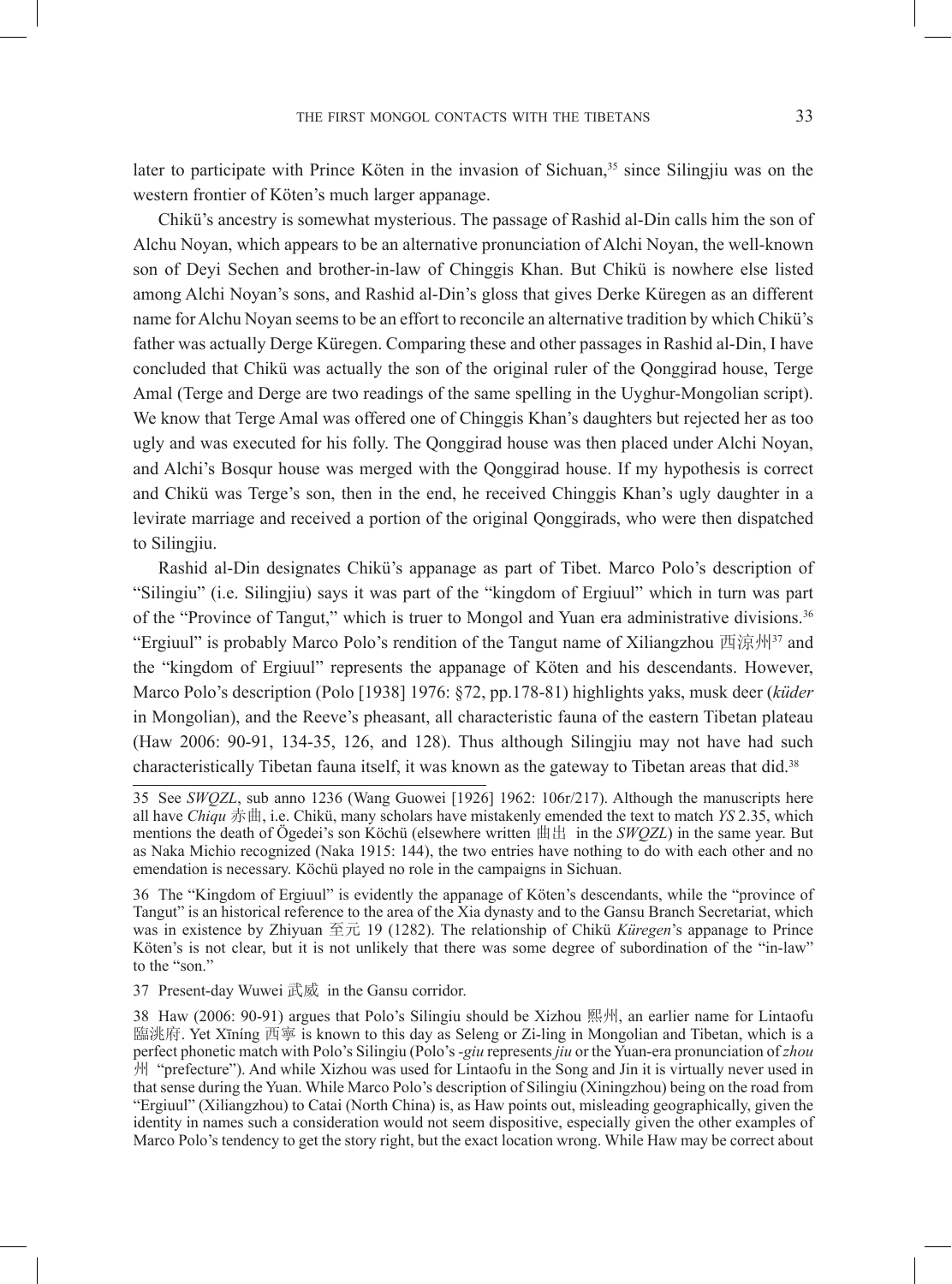#### 34 CHRISTOPHER P. ATWOOD

These Qonggirad eventually went on to make up a significant proportion of the Mongolic people settled in the Silingjiu borderlands. Although direct connections cannot now be traced between them and the agricultural Monguor (or Tu), it is likely that they were a major factor in the linguistic "Mongolization" of this community. Among the pastoralist Yogurs of the Gansu-Qinghai borderlands, the Qonggirad surname is still found (Saguchi 1986: 18-20); these too are likely descendants of Chikü's people.

#### Tibetan Hostages in the Campaigns under Ögedei

Mongol campaigns in areas of the northwest Tibetan plateau intensified in the reign of Chinggis Khan's successor, Ögedei Qa'an (d. 1241). In the winter of 1230-31 and the spring of 1231, Mongol armies under Ögedei and his younger brother Tolui attempted fruitlessly to break through Tongguan 潼關 Pass and enter the Jin dynasty's final redoubt in Henan province. Stymied by the effective Jin defense of the pass, and the scorched earth resistance which stripped the provisions from Shaanxi province, the two Mongol commanders were also unwilling to allow the Mongol army they assembled to simply give up and go home, lest they be humiliated in front of the Jin generals. Thus while the two sons of Chinggis Khan went back to Inner Mongolia to consider their options, their army was ordered to stay in the field during summer and autumn of 1231, but retreated west into the Tibetan borderlands where pickings were presumably more plentiful. Even so, as the later Persian historian wrote, "Things got so bad that they were forced to eat human flesh, any-and-everything animal, and dry grass. They went onto mountains and plains in hunting circles . . ." (Rashiduddin 1999: I, 314; cf. Rashiduddin 1999: I, 385). Only in the winter of 1231-32 did Tolui return to the starving Mongol army and lead it through the Song-held Han River valley in vast flanking movement into Henan.39 Did this starving army's occupation of

39 On this campaign, see Atwood 2014. The specific retreat of the army into the Tibetan borderlands, while not directly stated in a clear manner by any one source, is based on the following pieces of evidence: First, there is the biography of Chizhan Hexi 赤盞合喜 (*JS* 113.2494) which quotes Jin officials saying in response to Tolui's advance through Song territory in Zhengda 正大 8, XI (November-December, 1231): "The Northern Army has braved ten thousand *li* of difficulties for two years and their labors have been extreme." This would only make sense if the army had been continuously in the field for at least part of two lunar years, that is, from the initial advance in autumn, 1230, until that time. Secondly, the continuation of the *Dajin Guozhi* 大金國志 speaks of the Mongol army responding to their defeat at Tongguan Pass by retreating into Xia territory and conquering it for "several years" before getting a plan from them to pass through Song territory and enter Henan (Yuwen 2012: 26.362). While the reference to conquering the Xia

Xining not being having the fauna in question, this may be another case where Polo anchors description of a broader region to a place name of its "gateway" from Mongol lands. Thus in §71, Polo attaches to the name "Mecrit" (i.e. Merkid) a description of habits and customs (including hunting, absence of agriculture, and reindeer herding) which pertains not to them, but to the Bargu (i.e. Barghu) and other people further to the north (Polo [1938] 1976: 177 [§71]). Rashid al-Din shows the beginning of this confusion when he writes that "in our times the *yūrt* of the Sūldūs house (*qawm*) [who received the Merkid's old territory] is in the vicinity of those forests" (Rashid ad-Din/Khetagurov 1952: 59; Rashiduddin 1998: 59). What he means is that the Suldus's territory was the steppe territory that was nearest to the forests. But one could imagine someone unfamiliar with the actual situation thus concluding that the Suldus are actually a forest people. Marco Polo seems to have made this narrative confusion here with the "Merkid" and "Barghu," and a similar confusion may be postulated for Silingjiu and Tibet.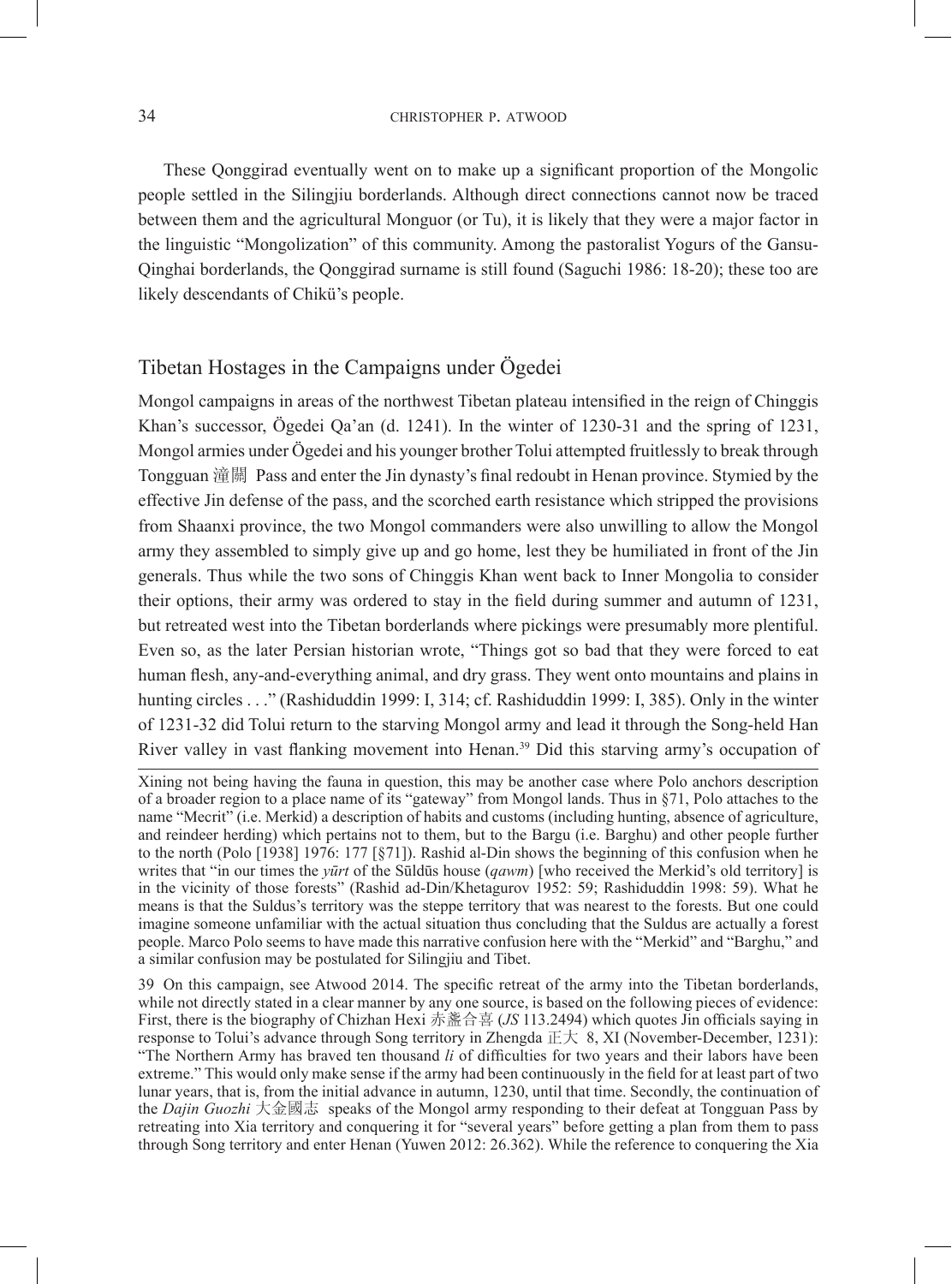territory in the Tibetan borderlands lead to conflict with the Tibetan and Qiang inhabitants? It is not directly stated, but such a conflict would seem likely, unless the inhabitants simply vacated the army out of fear of the Mongol army.

After the final extirpation of the Jin dynasty, Ögedei launched a large-scale attack on the Song dynasty, simultaneously with the great Western campaign against the Qipchaqs, Ossetians, Ruthenians, Bolghars, and other peoples of Eastern Europe. In the spring of *yi/wei* (Jan.-April, 1235), Öködei gave each of his three elder sons, Güyüg, Köten, and Köchü a theater of campaign: Güyüg with Batu and Möngke on the great western expedition against the Qipchaqs and their allies, Köten against the Song in the Oin-Gong 秦鞏 area (southern Gansu),<sup>40</sup> and Köchü against the Song in Henan 河南 (*YS* 2.34). Since the Song dynasty attack was, relatively speaking, much less successful, it has not been widely studied. But it formed the context in which some of the earliest Tibetan commanders in Mongol service emerged.

Prince Köten was Öködei's second son. During the latter half of his father's reign, Köten joined his older brother Güyüg in the ranks of the major princes in the empire, they being the only two of the emperor's sons to be listed as recipients of large-scale revenue appanages in the North China plain (*YS* 2.35). Entirely apart from his revenue appanage in North China, Köten also received as his territorial appanage the area of the former Tangut (Qashi 河西 or Xia 夏) kingdom. The center of his administration was placed in Xiliangzhou 西涼州 (*YS* 125.3072).

When Köten was ordered to pacify the Qin-Gong area by his father, the Jin garrisons in the area had not yet surrendered, despite the fall of the Jin government. Köten's mandate was thus to pacify the remnants of the Jin dynasty and then supervise the invasion of Sichuan, via the upper Han 漢 river valley. Köten was given supreme command of an army already fighting in the Shaanxi-Gansu area. This army was commanded by Taghai Gambo, a Tangut general who had joined Mongol forces in 1221 and a large force of soldiers detached from the mixed *tammachi* (permanent garrison) armies that were created in 1217 and put under the command of Muqali.41

40 Qin-Gong 秦鞏 designated the areas of the Jin dynasty's Qinzhou 秦州 (present-day Tianshui 天水 city) and Gongzhou 鞏州 or Gongchang 鞏昌 (present-day Longxi 陇西) both in eastern Gansu. Sichuan for many years during the initial Mongol conquests was ruled as an extension of this base area.

41 Taghai Gambo first joined Muqali in year *xin/si* 辛巳, sometime between moons VIII and X (mid-August to mid-November, 1221) when Muqali crossed into the Ordos area in preparation for an assault on the Jin via Shaanxi. At this time the Tangut ruler sent two *gambo*s, Taghai and "Wangnuge" 汪奴哥, to present "local products" (probably camels, horses, and other livestock useful for provisioning a military campaign) and five *tümen*s of soldiers to participate in Muqali's campaign (Haw 2014: 46; *YCMCSL* 1.6-7). From this time on, Taghai Gambo appears to have been served under Muqali. At least in its usual form, his name is Turco-Mongolian, but it may be an adaption or replacement of an earlier Tangut name. Under Öködei a large body of the *tammachi* army originally assigned to Muqali was split off and put under Taghai Gambo's command as a separate *tammachi* army to be stationed to the west in Shaanxi-Gansu area. Taghai Gambo is generally called

is obviously misplaced, this too envisions a move of the armies northwest and their maintenance in hard field conditions for a long time. Finally there is the account in Rashid al-Din, which says that Tolui led his army through "Tibet" into Henan, and took over a year. Such a description could not apply to the final advance in winter, 1231-32, which is known to be through the Hanzhong area of Shaanxi and then down the Han River into Henan. This reference to a retreat into Tibet must thus apply to the summer and autumn of 1231, when Tolui and Ögedei had retired to Inner Mongolia for consultations, but in which the soldiers were still in the field.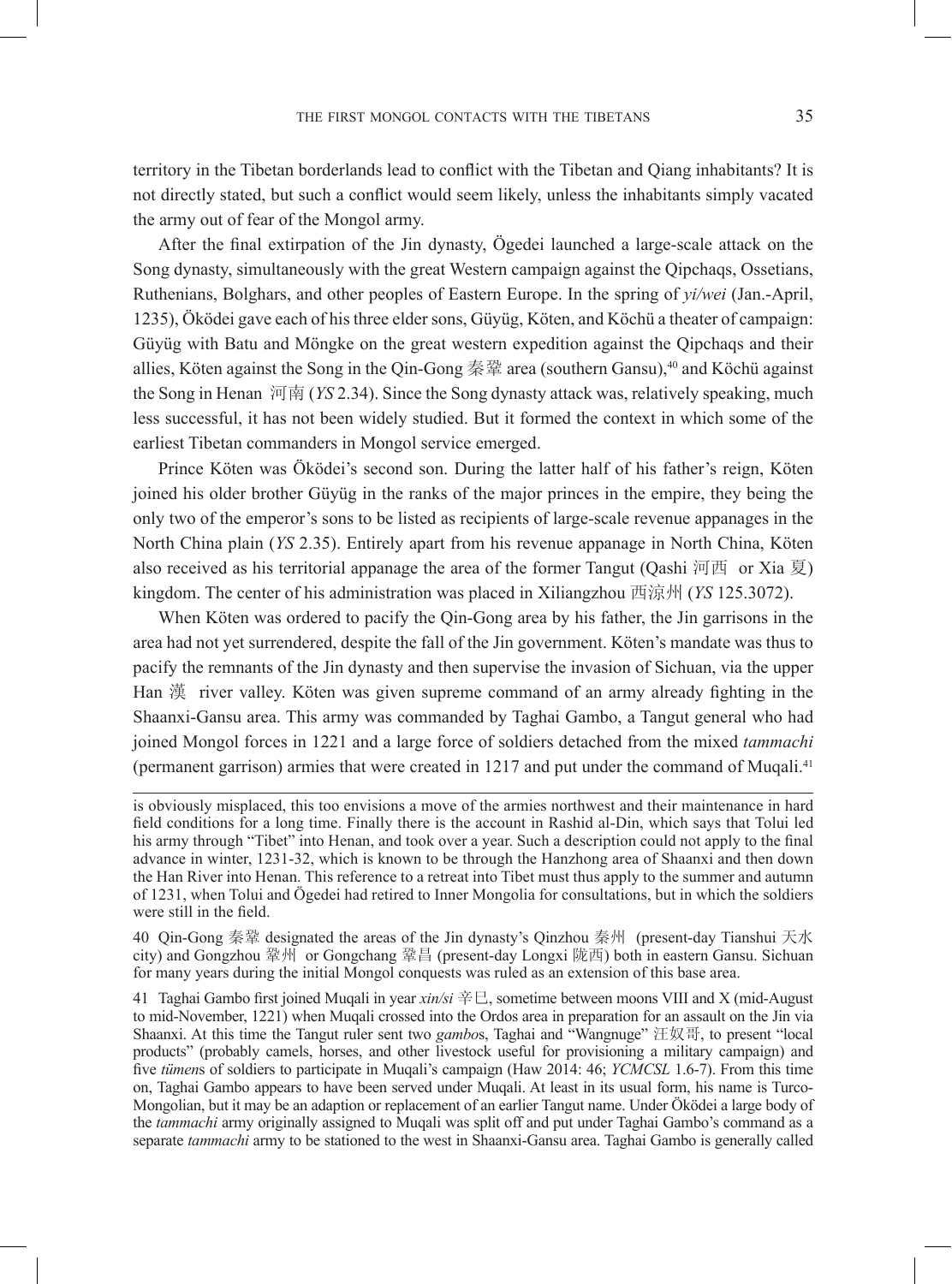The references to Köten in the *Yuan shi*, however, make little reference to any military role of his, only to his political role conferring titles and making political decisions. It seems that Tagahi Gambo was his major field commander, responsible for most of the military operations.

The first stage of Köten's military operations were completed in *yi/wei*, XII (Dec., 1235- Jan., 1236), when the last Jin commander in the area, the Öng'üt Wang Shixian 汪世顯 finally surrendered in Gongchang 鞏昌 (present-day Longxi 陇西 in Gansu province) with all his followers (*YS* 2.34, 155.3649, 121.2984, 162.3791). Wang's Öng'üt clan went on to exercise the dominant role over the area for the next seventy years as autonomous administrators over what was termed the "Twenty-Four Cities of Gongchang 鞏昌" (*Qín-Gǒng èrshísì chéng*  鞏昌二十四城).42

In the next year, *bing/shen* 丙申or 1236, Köten's main army invaded Sichuan via Dasanguan 大散關 pass,43 while another force under the Öng'üt artillery commander "Alchur" 按竺邇44 cut

42 This same unit has a wide variety of names, being sometime called simply "The Twenty-Four Cities" or "The Over Twenty Prefectures of Qin-Gong (and other areas)" *Qin-Gong* (*deng*) *ershiyu zhou* 秦鞏(等)二十 餘州. The prefectures in question are listed in the biography of the Öng'üt Wang Shixian 汪世顯 in Su 1996: 6.70, as the Gongchang and Vicinity Military Commander *Gongchang deng chu zongshuaifu* 鞏昌等處總 帥府, with first 32 prefectures and then 15 (*YS* 60.1429-33). For the interpretation of these differing lists as showing the initial form, expansion, and then contraction of the Wang family's territory, see Li Zhi'an 2013.

43 On the present-day railway line between Baoji 宝鸡 city and Fengxian 风县 county, both in Shaanxi province.

44 This name is found in two forms in the *YS*, as *Ànzhúěr* 按竺邇 and *Ànzhùnú* 按住奴~*Ànzh*ǔ*nú* 按主奴 (see Yao Jing'an 1982: 359b). The first character routinely represents either *an-* or *al-* in Yuan-era transcriptions, while in a non-initial position the second character might represent *-ju-* or *-chu-*; since *-j-* is very rare in Turkic languages the latter may be supposed. The third character is more problematic. It is tempting to give 週 the archaic pre-Tang reading of *ñi* and thus link both types of transcription with Jurchen *anchun* "gold." But such a reading would have not parallel in Yuan transcriptions, and *nú* 奴 is only rarely used phonetically and much more often as a well-known personal name element, forming compound names with the sense of "slave of ..." and with the reading fossilized as a late Northwest Tang pronunciation *-du* (see Zieme 1994). Most likely then the two forms are based on two different Turkic words, not different transcriptions of the same word. The first I tentatively read as Al-chur, combining two common name elements (perhaps as "reddish-golden *chur*) (an official title) and the second as Alchudu with the sense "slave of good luck."

<sup>&</sup>quot;supreme commander" (*dū yuánshuài* 都元帥) but in *YS* 150.3548, he is given the title *taishi* 太師 (q.v.), which is usually associated with Muqali's family in their role as commander of the *tammachi*. His field of conquest was the Han 漢 river valley and Sichuan. The beginning of his command is dated in *SWQZL*, *sub anno* 1234 (Wang 1962: 105a [215]) and *YS* 2.34 to the seventh moon of *jia/wu* 甲午 (1234; see also *YS* 154.3635), but most of the biographies of his subordinates have them assigned to him in the following *yi/wei*  $\mathbb{Z}$   $\ddot{\uparrow}$  (1235) year (see *YS* 123.3024, 132.3219, 135.3278, 149.3517). Units and commanders assigned to him form a cross-section of the *tammachi* forces originally included in Muqali's army. They included Tatars probably of Jiün origin, i.e. former Jin border troops (*YS* 132.3219, 135.3276), Jalayirs (123.3024), Uru'ud (135.3278), Öng'üt (121.2985), and a Dörbed named Tammachi (132.3211). But Han Chinese were probably the majority of the troops. Many of these Han had been incorporated in Mongol units as prisoners or volunteers, such as Hao Heshang Ba'atur 郝和尚拔都 who was taken prisoner in Taiyuanfu and attached to the Uru'ud unit of Ke'etei, Liu Xiang'an 劉亨安 whose clan in Manchuria volunteered to join Muqali's army, and Zheng Ding 鄭鼎, an orphan from Zezhou 澤州 in Hebei, who became a chiliarch and was one of the first commanders attached to Taghai Gambo (*YS* 150.3553, 150.3560, 154.3635). Others fought in all-Han units under Han commanders, such as the *tümen*  commander Liu Heima 劉黑馬 (*YS* 149.3517). Taghai Gambo's main subordinate commanders were Temür-Buqa, a Tatar who commanded the *Yeke Mingghan* "Main Thousand," and the artillery unit, and Zhuge 朱哥, the son of the Kitan commander Tughan *Wangshai* who commanded seven *tümen* of Kitan, Tangut, and Han units, including the *tümen* of Liu Heima (*YS* 132.3219, 149.3532).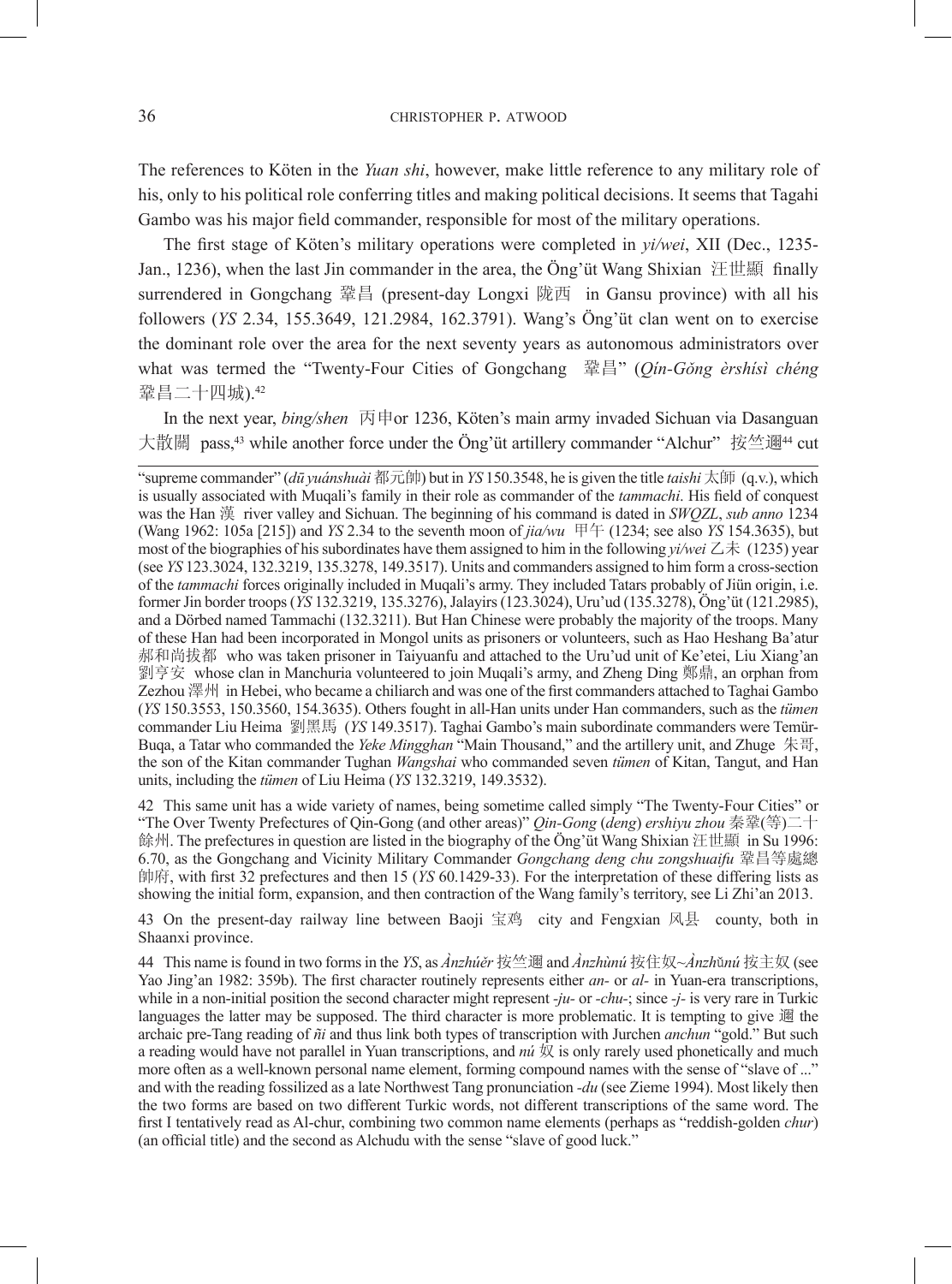through the Tibetan regions to the west. The two columns converged on Chengdufu 成都府 (presentday Chengdu city, Sichuan). They successfully sieged the city, but when they withdrew, Song forces recovered the city (*YS* 121.2984; *YS* 2.35-36). Not until 1241 did the Mongol forces retake the city and hold it permanently; sporadic fighting continued until 1243 (*YS* 121.2985; *YS* 155.3650).

Both sides in this campaign made significant use of native troops from the mountains around the Sichuan basin. The Song defenders enlisted troops from the present-day Guizhou area, commanded by the tributary Tian  $\boxplus$  and Yang 杨 family local rulers (*YS* 155.3649-50).<sup>45</sup> On the Mongol side, Wang Shixian and Alchur, both commanders from the Turkic Öng'üts of Gongchang also played a major role.<sup>46</sup> Not surprisingly, in view of the role that "Qingyike" had played in the Jin counter-attack against the Song in the 1206-1208 war, the Mongols also recognized the strategic importance of pacifying and using the Tibetan and Qiang populations. Thus while passing through Dangchang 宕昌, Jiezhou 階州, Wenzhou 文州, and Longzhou 龍州,47 Alchur and his artillery unit forced the surrender of chieftain "Kantuo-Mengjia"勘陁孟迦 and 10 Tibetan clans (*YS* 121.2984).

The most important Tibetan family forced into Mongol service at this time were the Zhaos of the dBon-po. As mentioned above, the dBon-po were a confederation of four clans, mostly pastoralists. This dBon-po confederation had come into existence in Dading 9 (1169) when the Zhao family abandoned their Song allegiance and went over to the Jin (*JS* 91.2016-18). The head of the family, Zhao Agechang 趙阿哥昌, was appointed by Köten as the Military Pacification Commissioner (Anfushi 安撫使) of Diezhou 疊州 (*YS* 123.3028). This may mark an expansion in the power of the family, since previously Diezhou was under another Tibetan or Qiang ruler, "Qingyike" who had died a little over a decade earlier. Certainly the appointment of his son, Zhao Agepan 阿哥潘, to administer Lintaofu 臨洮府 (*YS* 123.3028) marked an expansion of the family's sphere of power. The Zhao family was certainly the leading Tibetan family of the frontier under Mongol rule.

Consistent with the Mongols' usual practice, Agepan 阿哥潘 seems to have been originally recruited into the Mongol army as a hostage, and it was in this status that he originally participated in the Mongol campaigns in Sichuan. Although his hostage status is not directly stated, that is the most natural way to interpret his role as the son of a newly surrendered local ruler immediately entering the entourage of the prince who conquered his family. Agepan's son, Chongxi 重喜 is, moreover, explicitly said to have served Köten as a bodyguard (*wei qinwei* 為親衛; *YS* 123.3029), a position that was filled by hostages. Presumably, Chongxi was given as a hostage when Agechang

<sup>45</sup> The Yangs of Bozhou 播州 and the Tians of Sizhou思州 were two dynasties of *tusi* 土司 or local ethnic rulers in Guizhou. The Tians began to rule in the Sui dynasty and the Yangs in late Tang dynasty; both continued into the late Ming. Sizhou is present-day Cengong岑巩 in the Miao and Dong Autonomous Prefecture in Southeast Guizhou and Bozhou is present-day Zunyi 遵义 city. Both clans are generally seen as belonging to the Miao nationality today.

<sup>46</sup> See Wang's biographies in Su 1996: 6.88-91 and *YS* 155.3649-50 and Alchur's biography in *YS* 121.2982-85.

<sup>47</sup> Present-day Dangchang 宕昌, Wudu 武都, Wenxian 文县, and Mupi Tibetan Township 木皮藏族乡, respectively. Dangchang, Wudu, and Wenxian are all in Gansu's Longnan 陇南 district, while Mupi is in Pingwu 平武 county in Mianyang 绵阳 municipality of Sichuan.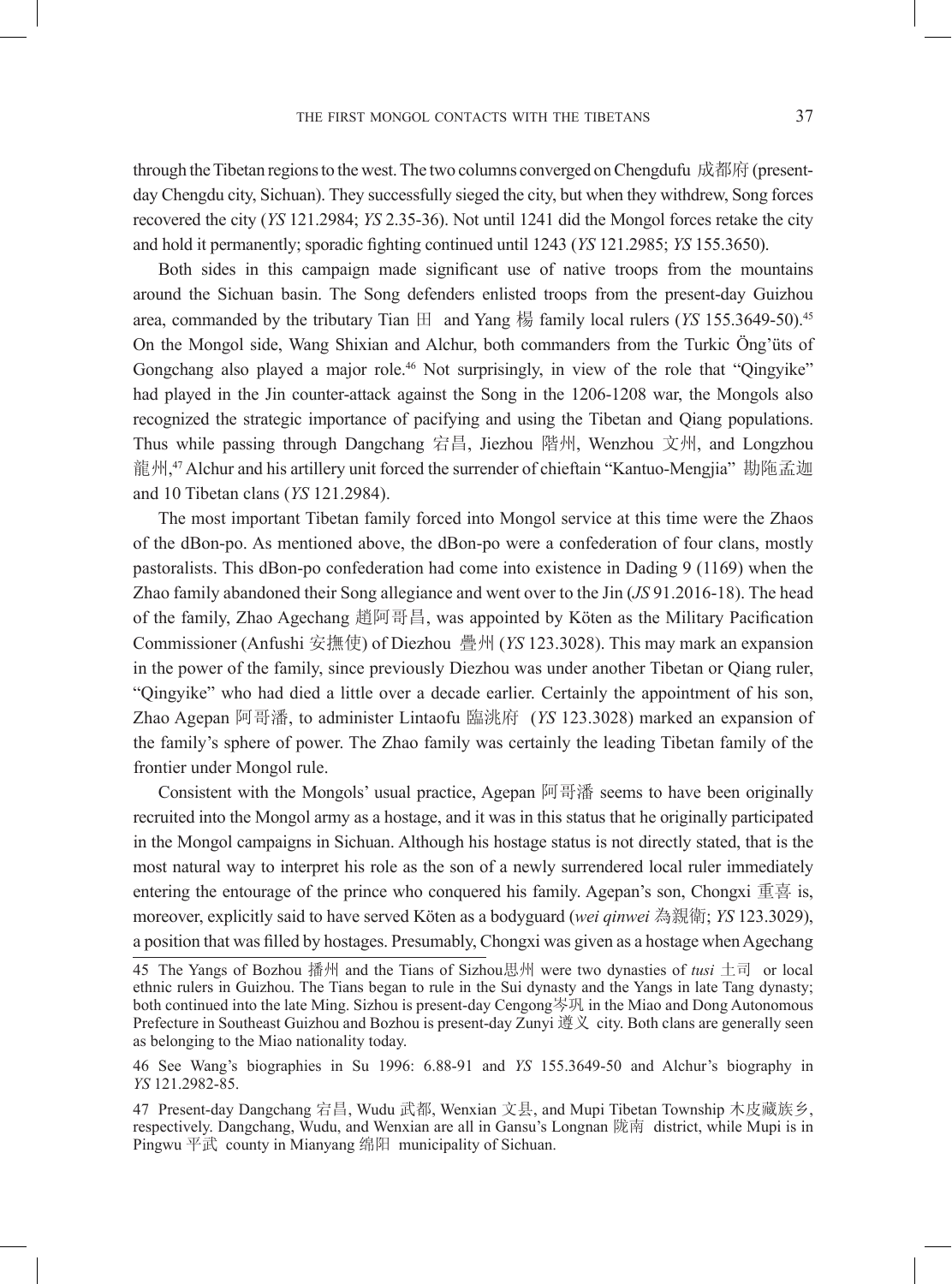died and his son Agepan was sent back home to become head of the Zhao's dBon-po confederation. Agepan fought many battles with Song commanders during the Mongol invasion of Sichuan, in battles at Da'an 大安,<sup>48</sup> Langzhou 閬州,<sup>49</sup> Lizhou 利州,<sup>50</sup> Tongchuanfu 潼川,<sup>51</sup> Qingju Mountain 青居,<sup>s2</sup> Chengdufu 成都, Jiadingfu 嘉定,<sup>s3</sup> and the Taiping fort 太平寨 at Emei 峨眉. As a reward for his victories, Köten bestowed on Agepan golden armor and silver weapons (*YS* 123.3028).

As hostages, Agepan and Chongxi entered an extremely heterogeneous society in Köten's court. As mentioned, Köten's core army that invaded Sichuan under Taghai Gambo were mostly units detached from Muqali's old North China *tammachi* (permanent garrison) units, already a mix of Mongol, Kitan, Han, and Tangut elements. Köten's own personal *keshigten* (bodyguard) army was dominated by hostages taken from the Öng'üt Wang  $\mathcal{F}$  clan and the border Tibetans. Wang Shixian's sons served as commanders of Köten's *a'uruq* or base camp (*YS* 155.3650, 3654). Li Jie 李節, one of Wang Shixian's subordinates, gave his son Li Qulargi 李忽蘭吉~虎闌箕 as hostage to Köten; Qulargi eventually became commander of the main thousand in Köten's bodyguard and deputy under the Wangs (*YS* 162.3791, 4.66). Chongxi 重喜, grandson of the Tibetan border chief Zhao Agechang 趙阿哥昌 was sent to Köten's bodyguard as hostage (*wei qinwei* 為親衛), and eventually became the Pacification Commissioner (*Xuanweishi*  宣慰使) for the "Twenty-Four Cities" (*YS* 123.3029).

#### The Early Mongol Image of Tibetans

Together these early Mongol interactions with Tibetans on the Amdo frontier defined the Tibetans for the Mongols in ways that differed strikingly from the way Tibetans would be defined later. At one level, the Mongols appear to have continued the earlier medieval practice of seeing the Tibetans as a variety of Turco-Mongolian people. The Middle Mongolian Töböd or Töbed<sup>54</sup> derives from Old Turkic Tübüt, and associated with the musk deer (al-Kāšγarī 1985: I, 276). As with the Tanguts, who are always seen in Mongol-era Persian sources as a type of Turk, so in Old Turkic sources, the Tibetans are described as "a large tribe in the land of the Turks" (al-Kāšγarī 1985: I, 276). Thus it is not surprising that the iconic "wolf" animal was also attached to the Tibetan name in the term Böri-Töböd, attested in both the *Shengwu qinzheng lu* and in Plano Carpini.

On the other hand, other viewpoints, according to which the Tibetans were absolutely alien peoples with customs practiced by none of their neighbors also seem to have circulated in

- 51 Present-day Santai 三台 in central Sichuan.
- 52 Near present-day Nanchong 南充 city in south-central Sichuan.

<sup>48</sup> In the area of modern Ningqiang 宁强 in far southern Shaanxi province.

<sup>49</sup> Present-day Langzhong 阆中 in central Sichuan.

<sup>50</sup> Present-day Guangyuan  $\Gamma \bar{\pi}$  city in northern Sichuan.

<sup>53</sup> Modern Leshan 乐山 city in southwestern Sichuan.

<sup>54</sup> Both forms are attested; see e.g. Dobu and Zhaonasitu 1996 (line 4) and the *Subhāṣitaratnanidhi* (Bosson 1969: chapter I, 1b).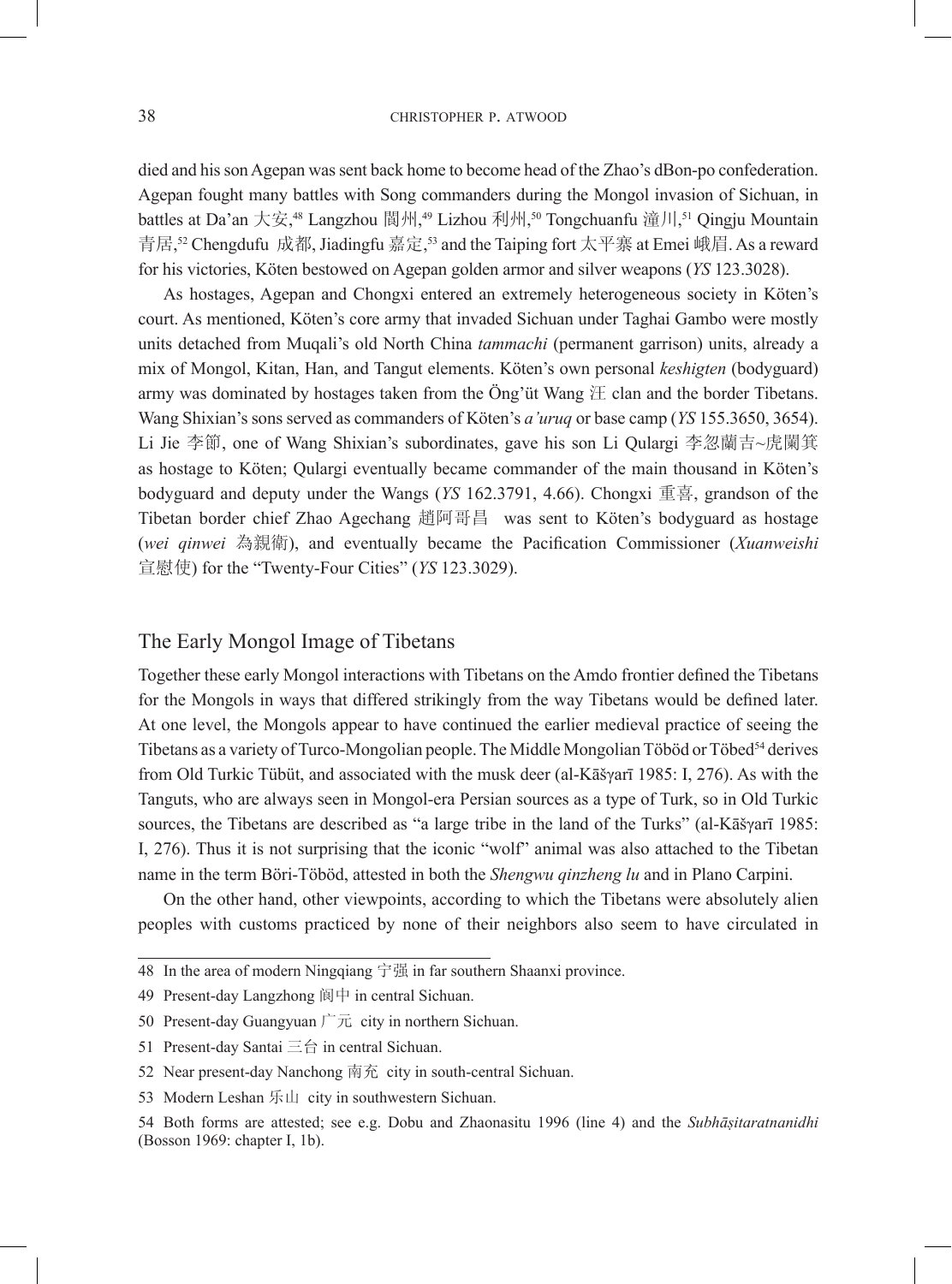the early Mongol empire. Although nothing survives that directly attests the Mongols' early impressions of the Tibetans, there are some descriptions which seem to reflect Mongol ideas at second or third hand. To a surprising degree, they are quite negative. Most notorious is the description given in the fifth chapter of John of Plano Carpini's account of the Mongols:

The Burithabets are pagans and who have the most miserable of customs because when someone's father passes away they all gather around their relative and eat him; we were assured that this was true. These people do not have beards; indeed they carry certain piece of iron in hand, as we saw, with which they always pluck out the beard so thoroughly that if by chance any hairs grow in it they are quite misshapen (di Piano Carpini 1996: 61).

The theme of Tibetan ugliness was an old one among their neighbors; indeed in Tang and Dunhuang Chinese sources "ugly aliens" (*fanchou* 蕃醜) was a common term for the Tibetans—the ugliness seems to have referred particularly to their dirtiness and facial tattoos (Wen 2014). The idea of cannibalism, albeit somewhat moderated, is found in William of Rubruck's account:

Beyond them lie the Tebet, a race whose practice was to eat their dead relatives, from the pious motive of providing with no other grave than their own bellies. Nowadays, however, they have abandoned this custom, since every [other] people found them abhorrent. Yet they still make fine goblets out of their relatives' skulls, so that as they drink from these they may not forget them in their enjoyment: this I was told by an eye-witness. Their country is rich in gold, with the result that anyone in need of gold digs until he finds some, takes as much as he requires and puts the rest back in the ground. This is because if he hoarded it or stored it in a coffer, he believes God would deprive him of the rest which is in the ground (William of Rubruck §26.3, trans. Jackson and Morgan 2009: 158-59).

Marco Polo also gives a qualified version of the cannibalism story. After discussing the *bacsi*  (*baqshi* or "teachers") of "Tebet" and "Chescemir" (i.e. Tibet and Kashmir) and their magical skills, of which he quite disapproves, he writes:

And these same people of whom I have told you, have such a *beastly and horrible*  usage as I shall tell you. For I tell you that when a man is condemned to death and is killed by the government, they take him and have him cooked and eat him; but if he were to die of his own death, they would never eat him (Polo [1938] 1976: 188-89 [§75]).55

Here the story of cannibalism is retained, but with a completely different meaning and restrictions, and now attached to the clergy, not the laity..

If Tibetan cannibalism was a stereotype, where did it come from? Plano Carpini and Rubruck explicitly say they heard it from others. Perso-Arabic sources seem to be excluded as their tropes about Tibet are quite different.<sup>56</sup> In the case of Plano Carpini, the ethnicity of the teller is suggested

<sup>55</sup> Text in italics marks material only in the Ramusio edition.

<sup>56</sup> See Minorsky 1970: 92-94, 254-63 (§11); Le Strange [1919] 1993: 249. However, Rubruck's story of gold sounds similar to that told of the Zhang-zhung (which omission of punctuation turned to Arabic Rang-rong) in Minorsky 1970: 92-93 (§11.1).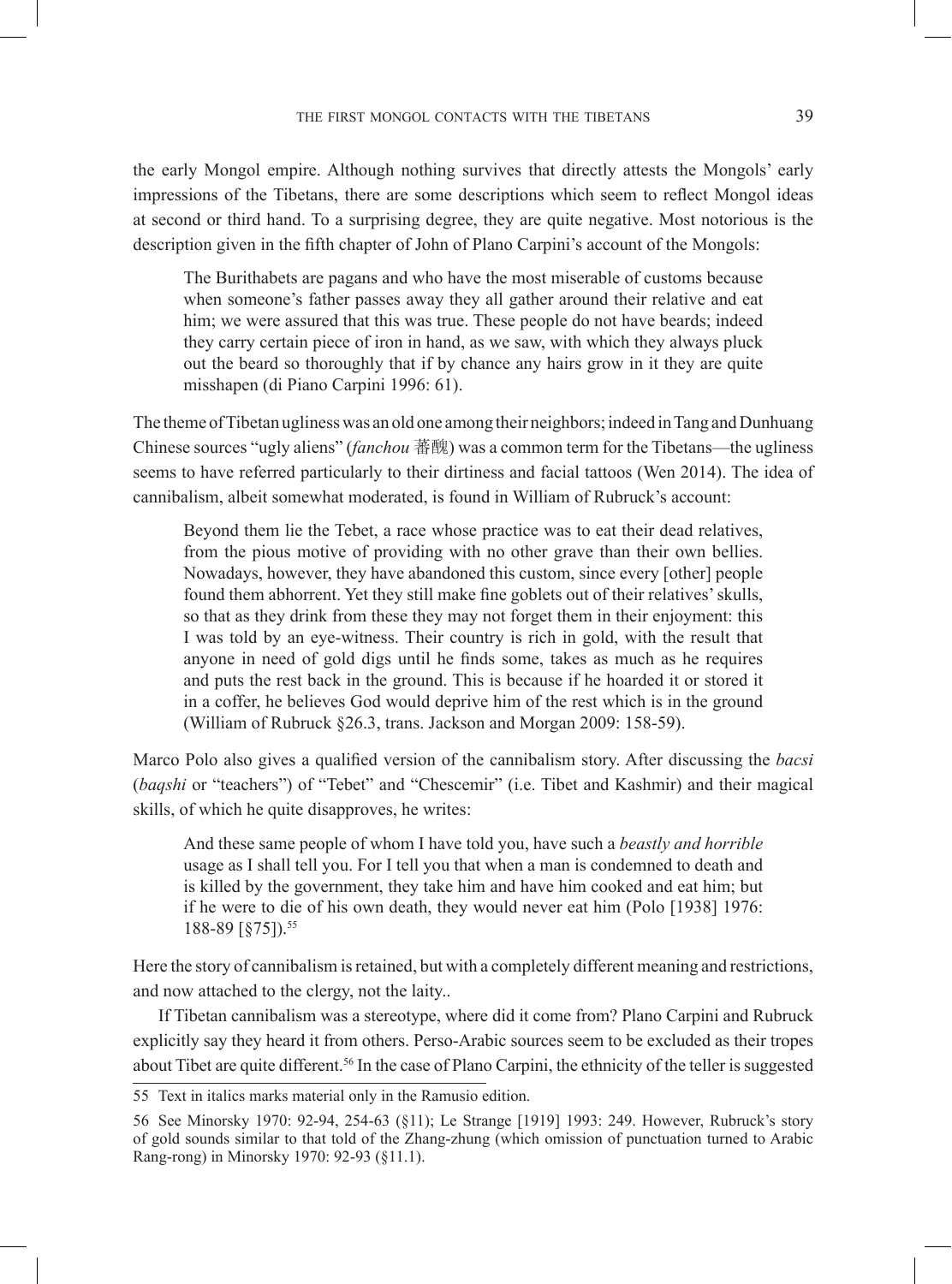by the form of the name. Burithabet contains the prefix *böri* but in the common Mongolian distortion *büri* "every." Thabet and Tebet are, however, derived from the Arabo-Persian form of *Tebbet*. It is likely then that while Plano Carpini's information passed through Persian translators (perhaps via the "Ruthenian clerics" who supplied so much of his information) it would seem to have ultimately derived from local Turko-Mongolian neighbors who would be the only ones to call the Tibetans "Wolf-Tibetans." Similarly, Rubruck and Polo's versions of the cannibalism story seem to showa firmly held stereotype of Tibetan cannibalism being forced to undergo transformation as it came in contact with contrary fact. Given the close links of the Zhao family's dBon-po with Turkic-speaking Öng'üts who were running the "Twenty-Four Cities of Gongchang" and those same Christian Öng'üts own links to the network of East Syriac Christian priests, they may be the source of such stories among Plano Carpini and Rubruck. The beardlessness stressed by Plano Carpini is also mentioned by Marco Polo a propos Silingjiu, although Polo's account of the appearance of the "idolators" of that region, and especially the beauty of their women is highly positive, and would seem to derive from personal experience (Polo [1938] 1976: 180-81 [§72]).57 However, Polo's positive impression of people of Silingjiu did not extend to the clerics he encountered at the Mongol court whom he found both fascinating and repulsive.

It is also surprising that the Tibetans in this early period are not described as being very Buddhist. Granted, Plano Carpini's description of the Burithabets and Marco Polo's description of the people of Silingjiu as "idolaters" should be understood specifically as indicating Buddhism, rather than any native religion.<sup>58</sup> Rockhill in his commentary to William of Rubruck's account speculated that the reference to cups made of parents' skulls may refer to the custom of using skullcaps in Tantric Buddhist rituals. If so, however, it is striking to see that the clerical element has been eliminated and the custom turned into a purely family-based custom. Polo's version would fit clerical practice better. Yet Xia stereotypes of the Tibetans held that "The Tibetans mostly revere the Buddhas and monks" (Galambos 2011: 101). This Xia image of Tibetans was presumably derived from the dBus-gTsang clerics who served the Xia court. By contrast, the local Tibetans and Qiang of the Kökenuur may be represented by the Xia stereotype, "The 'lords of the mountains' love to eat buckwheat" (Galambos 2011: 101). The 'Lords of the Mountains' is part of a set of phrases including "Lords of the Steppes," or the people of Mongolia, "Lords of the East" or the Han, and "Lords of the West" or Tibetans (Galambos 2011: 99-102). Although the exact reference is not directly stated, I think that given Xia geography, the Lords of the Mountains can hardly be other than the people living in what is now Kökenuur and Amdo, as opposed to dBus-gTsang. The Mongol image of "Tibet" in the 1240s and 1250s was not based on the religiously-dominated society of Central Tibet, but rather on the pastoralists and farmers of Kökenuur.

<sup>57</sup> Polo writes that "The *honorable* ladies have no hair except on the top of their head; nowhere else have they any hair... they are very well made in all respects." (Italics mark material from the Ramusio edition.)

<sup>58</sup> In medieval Christian and Muslim sources, native religions without written texts ("shamanism," "animism," and so on) are not treated as religions at all. "Idolatry" refers only to scriptural religions of Indian or East Asian origin; i.e. Hinduism, Buddhism, Jainism, or Daoism. Of these, only Buddhism can be in question here.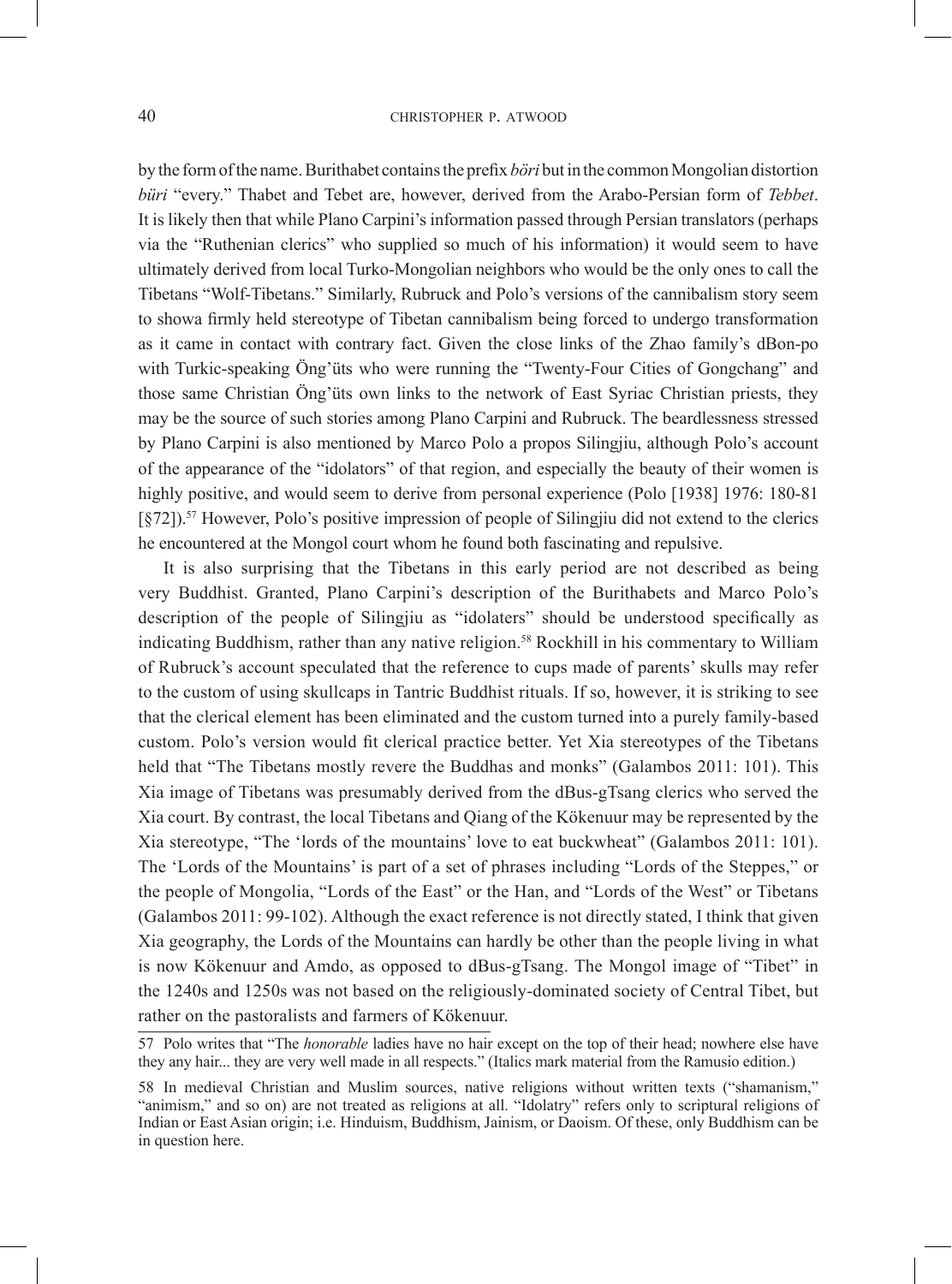Yet the Mongols had a stronger sense than the Xia of the ethnic unity of the Tibetans as a whole. As I have shown, in their earliest contacts, they used the Turkic term Töböd, which appears to have been seen as being most archetypically referring to the Amdo Tibetans. As they expanded, however, it was extended to the people of Central Tibet. In this light, the *Yuan shi* biography of Zhao Agechang and his descendants has a very interesting description of the family's ancestry.59 In this history they are described as the head of the *Duo* 掇 "clan" of the Tübös 土波思-Us-Dzang 烏思臧. Here *Duo* seems to be *mDo*, the regional term for eastern Tibet as used in *A-mDo* or *mDo-smad*. Us-Dzang 烏思臧 is obviously dBus-gTsang, the Tibet term for Central Tibet while Töbös 土波思 is an otherwise unattested Mongolian variant of Töböd "Tibetans," with a plural in *-s*, not *-d*.<sup>60</sup> In other words, the biography of the Zhao family, probably written during the middle Yuan dynasty was establishing an equivalence between Töbös and Us-Dzang as two different ways to say Tibetan—the Mongolian way and the Tibetan way.

#### Conclusion

These images of Tibet and Tibetans, formed on the Amdo border with Tangut kingdom, were eventually superseded by the more expected image of Tibet as a land of lamas, who served as religious preceptors for their Mongol princely patrons. This new image first appeared after the dispatch by Prince Köten of Dor-ta Darqan to Central Tibet in 1240. The story of how Dor-ta Darqan burned the monasteries of Rwa-sgreng and Rgyal-lha-khang and then in 1244 invited Sa-skya Paṇḍita to Köten's court in Ergiuul has been told many times (Wylie 1977; Petech 1990, esp. chapter 2). As scholars have underlined, Mongol interest in the religious figures of Central Tibet developed out of the Tangut institution of imperial preceptors or *dishi*  帝師 (Sperling 1987; Dunnell 1992).

This study has shown, however, that the Mongols were well aware of Amdo Tibetans, whom they sooner or later also identified with the Central Tibetans, from even before the expansion of the Mongol empire. Through their links to the Tangut Xia kingdom, Mongolian-speaking people were early aware of the Tibetans and already in 1226 had begun operating in areas occupied by them. From the 1230s on, ethnic Tibetans were recruited into the Mongol armies and begun campaigning under Mongol command in Sichuan. Long before Köten had ever met Sa-skya Paṇḍita, Tibetans had joined Öng'üts, Han, and Tanguts in key positions among the *keshigten*  or hostage bodyguard of Prince Köten. From this perspective, Dor-da Darqan's expeditions to Central Tibet to summon Tibetan clerics and their young relatives as hostages into his entourage was simply a continuation of a trend.

Tibetan religious sources generally focus tightly on the destiny of Buddhist leaders and assume that they were the central figures. So when Prince Qubilai, later to become emperor,

<sup>59</sup> The last person recorded in that family biography, Deshou 德壽 was known to have been active in *jia/* shen  $\mathbb{H}$   $\mathbb{H}$  (1344). Thus the last update of the Yuan-era original of this biography probably dates from around that time.

<sup>60</sup> On the variation of Mongolian plurals in *-s* and *-d*, see Poppe 1955: 109.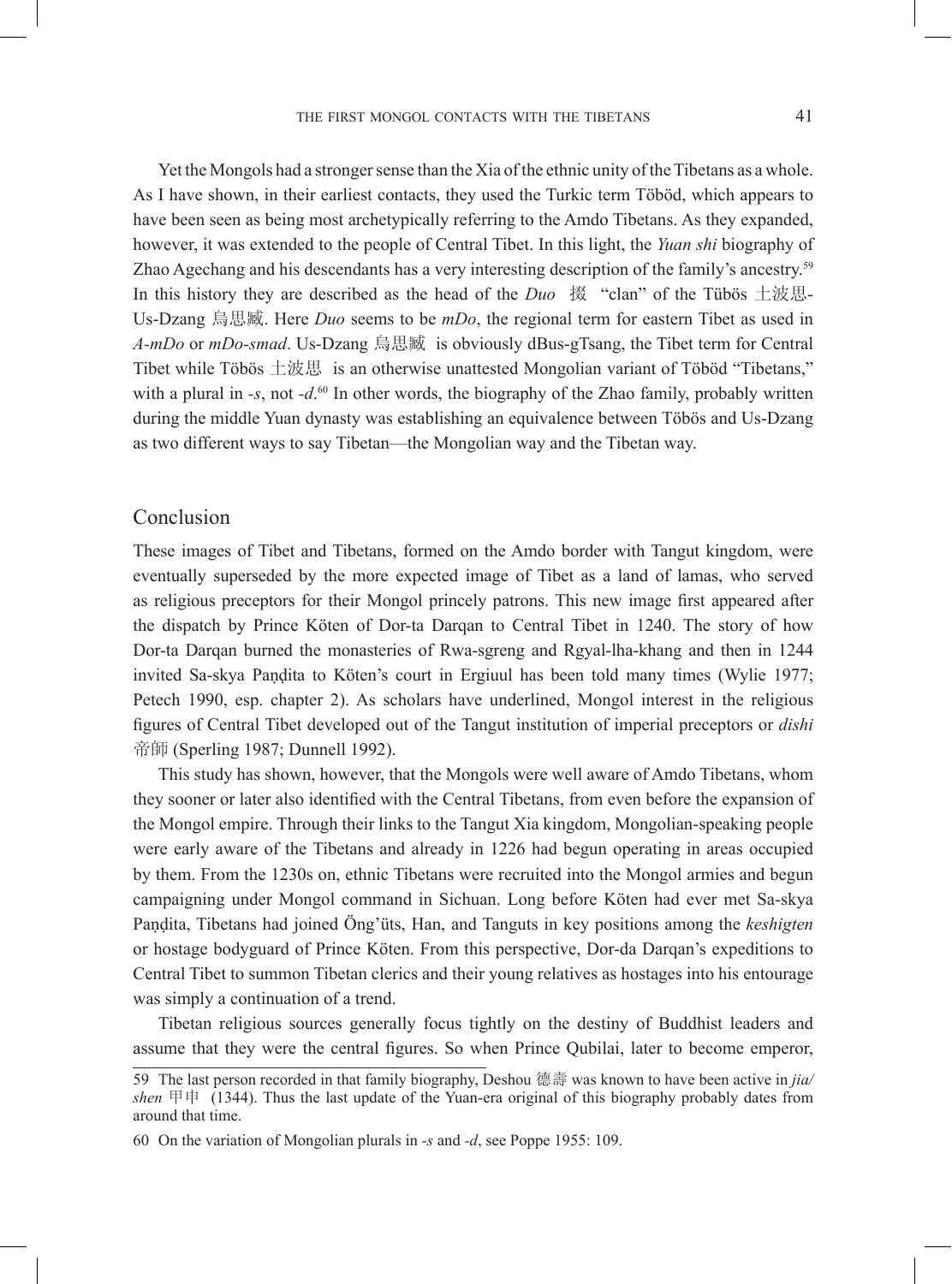took over Sa-skya Paṇḍita's two nephews nephews, Blo- gros Rgyal-mtshan (later famous as 'Phags-pa Lama) and Phyag-na rdo-rje it has been assumed that Qubilai's primary aim was to secure a lama-preceptor. But summoning rulers to a personal audience and requiring them to bring hostages (son, younger brother, or nephew) were both standard practices of the Mongol empire. The only thing exceptional about this invitation was that Köten felt confident enough to keep them in his own entourage, and not forward them to the emperor.

And when Köten died, his cousin Prince Qubilai temporarily took over not just his religious entourage but his whole *keshigten* army as well. Köten was still alive in the summer of year *ren/zi* (May-Aug, 1252; see *YS* 3.45), but in the following year *guǐ/chǒu* 癸丑 (1253), we see Prince Qubilai, newly appointed as viceroy of North China, making arrangements to reappointed members of the Öng'üt Wang clan and their retainers to positions in the Köten "main thousand" and in the "Twenty-Four Cities." In the same year he also brought Köten's former Tibetan hostage Chongxi 重喜 with him on his campaign against Qarajang (*YS* 162.3791, 123.3029). Evidently with Köten's death, Qubilai assumed acting control over his *keshigten*. Qubilai still controlled it in the early years of his reign, but by Zhiyuan 20 (1283), he had returned it to the control of Köten's son Jibig-Temür (*YS* 12.258).

These facts show that well before the religious nexus of the Mongolia-Tibetan interface took shape, the Tibetans of the Kökenuur were already being incorporated in the Mongol empire. This incorporation was governed by the usual historical trends and practices elsewhere in the empire—the tendency of refugees from one conquest to spill over into more distant realms, thus giving the Mongols a *casus belli*, the occupation of new pastures by Mongol princes, and the demand that those submitting do personal attendance and give hostages. The Mongols also assimilated the prejudicial views which the Tangut and Öng'üt neighbors appear to have harbored towards the Tibetans. Not until decades after the first contact did Buddhism come to dominate the Mongol perception of the Tibetans.

#### **BIBLIOGRAPHY**

- Atwood, Christopher P. 2010. "How the Mongols Got a Word for Tribe—and What It Means," *Menggu shi yanjiu* 蒙古史研究*/Studia Historica Mongolica* (Höhhot), 10, pp.63-89.
- Atwood, Christopher P. 2014. "Pu'a's Boast and Doqolqu's Death: Historiography of a Hidden Scandal in the Mongol Conquest of the Jin." Conference on Middle Period China, 800- 1400, Harvard University, June 5-7.
- Bosson, James E. 1969. *A Treasury of Aphoristic Jewels: The Subhāṣitaratnanidhi of Sa Skya Paṇḍita in Tibetan and Mongolian.* Bloomington: Indiana University.
- Bulag, Uradyn E., and Hildegard G.M. Diemberger. 2007. *The Mongolia-Tibet Interface: Opening New Research Terrains in Inner Asia*. Proceedings of the Tenth Seminar of the IATS, 2003. Volume 9. Leiden: Brill.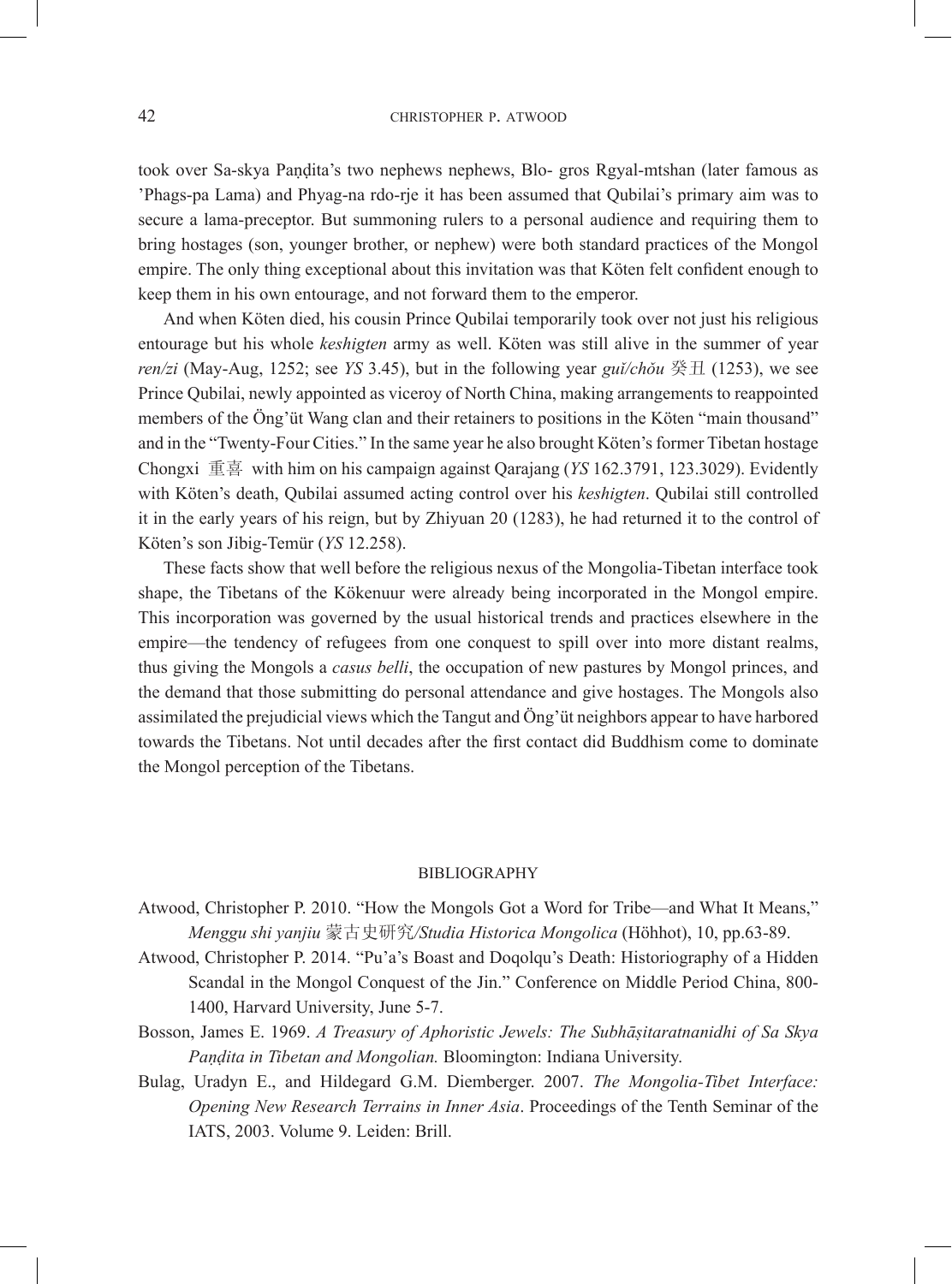- Coblin, W. South. 1994. *A Compendium of Phonetics in Northwest Chinese*. Journal of Chinese Linguistics Monograph Series No. 7.
- *DMHD: Da Ming huidian* 大明會典. [1587] 1963. Comp. Li Dongyang 李東陽. Facsimilar reprint: Taipei: Dongnan shubao she.
- Dawson, Christopher, ed., trans. a nun of Stanbrook Abbey. *The Mongol Mission: Narratives and Letters of the Franciscan Missionaries in Mongolia and China in the Thirteenth and Fourteenth Centuries*. 1955; rpt. New York: AMS, n.d.
- Dobu 道布 [Dobu] and Zhaonasitu 照那斯图 [Jūnast]. 1993. "Henan dengfeng Shaolin si chutu de Huihe shi Mengguwen he Basiba zi shengzhi bei kaoshi (xuyi) 河南登封少林寺出土的 回鹘式蒙古文和八思巴字圣旨考释(续一)." *Minzu yuwen* 民族语文, No. 6, pp.59-71.
- Du You 杜佑. Ed. Wang Wenjin 王文錦, Wang Yongxing 王永興, Liu Junwen 劉俊文, Xu Tingyun 徐庭雲, and Xie Fang 謝方. 1988. *Tong dian* 通典. 5 vols. Beijing: Zhongjua shuju.
- Dunnell, Ruth W. 1992. "The Hsia Origins of the Yüan Institution of Imperial Preceptor" *Asia Major*, Third Series, 5.1, pp.85-111.
- Dunnell, Ruth W. 2009. "Translating History from Tangut Buddhist Texts." *Asia Major*, Third Series, 22.1, pp.41-78,
- Galambos, Imre. 2011. "The Northern Neighbors of the Tangut." *Cahiers de Linguistique—Asie Orientale* 40.1, pp.73-108.
- Hambis, Louis, with notes by Paul Pelliot. 1945. *Le Chapitre CVII du* Yuan che. Supplement to *T'oung Pao*, vol. 38. Leiden: E.J. Brill.
- Hamilton, James. 1977. "Le pays de Tchong-yun, Čungul, ou Cumuda au Xe siècle." *Journal asiatique,* 265.3-4, pp.351-379.
- Haw, Stephen G. 2006. *Marco Polo's China: A Venetian in the Realm of Khubilai Khan.* Abingdon: Routledge.
- Haw, Stephen G. 2014. "The Mongol Conquest of Tibet." *Journal of the Royal Asiatic Society*  24.1, pp.37-49.
- Iwasaki, Tsutomu. 1993. "The Tibetan Tribes of Hexi and Buddhism during the Northern Song Period." *Acta Asiatica* 64, pp.17-37.
- Jackson, Peter, with David Morgan, trans. and ed. [1990] 2009. *The Mission of Friar William of Rubruck: His Journey to the Court of the Great Khan Möngke, 1253-1255.* Rpt. Indianapolis: Hackett Publishing.
- Jia Jingyan 賈敬顔. [1979]. *Shengwu qinzheng lu jiaoben* 聖武親征錄校本. Beijing: Minzu University mimeograph. Date on title page is  $\overline{\triangle}$   $\overline{\triangle}$  [1955], but this is an error for 己未 [1979].
- *JS*: *Jin shi* 金史. 1975. Comp. Tuotuo脫脫 [Toqto'a] et al., edited and punctuated by Yang Jialuo 楊家駱. Beijing: Zhonghua shuju.
- Kara, György. 2003. "Mediaeval Mongol Documents from Khara Khoto and Eastern Turkestan in the St. Petersburg Branch of the Institute of Oriental Studies." *Manuscripta Orientalia* 9, pp.3-40.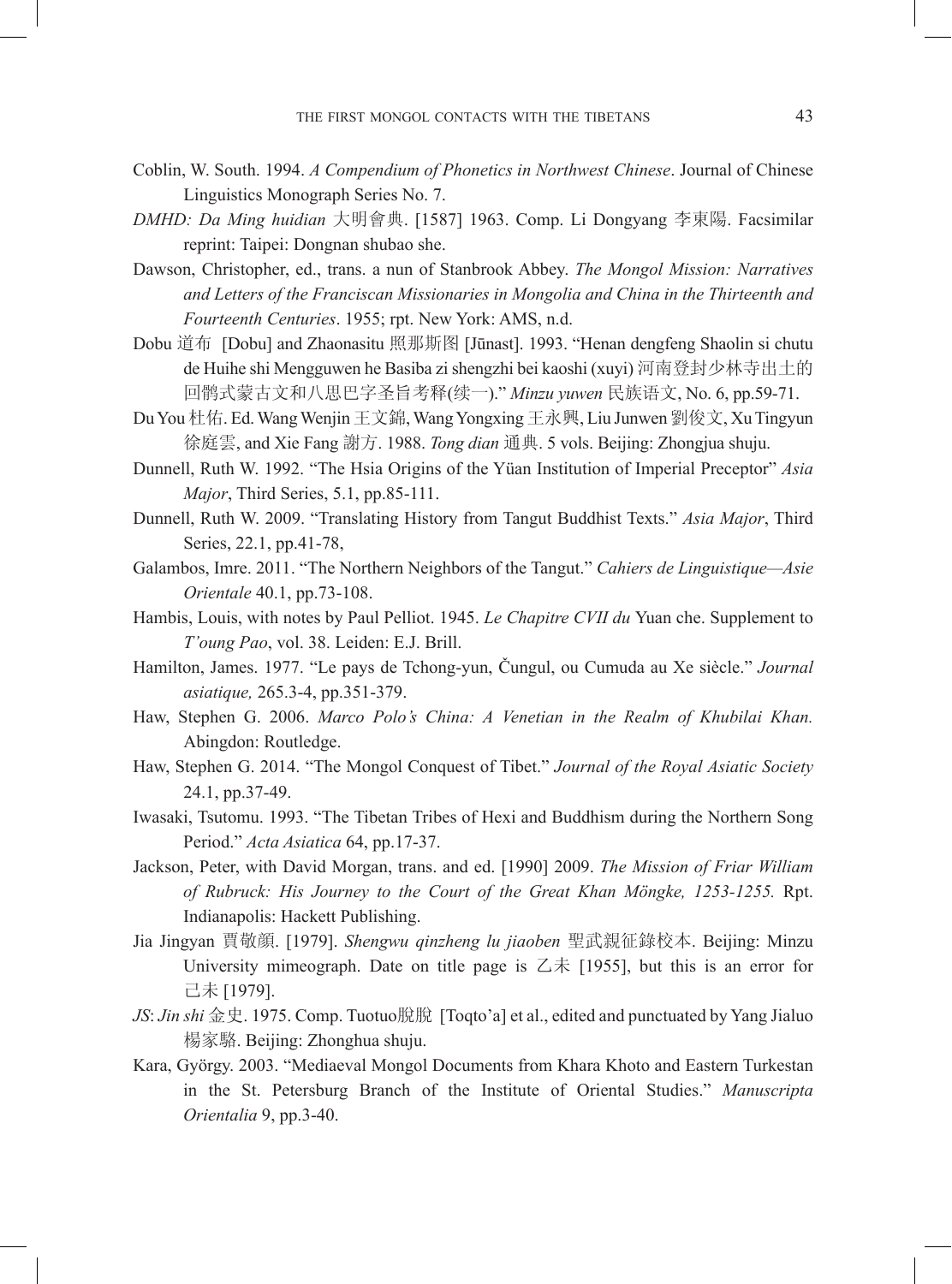- al-Kāšγarī, Maḥmūd, ed. and trans. Robert Dankoff, with James Kelly. 1985. *Compendium of the Turkic Dialects* (*Dīwān luγāt at-Turk*). Cambridge: Harvard University.
- Le Strange, G., trans. [1919] 1993.*The Geographical Part of the Nuzhat-al-Qulūb Composed by Ḥamd-allāh Mustawfī of Qazwīn in 740* (*1340*). Rpt. Frankfurt am Main: Johann Wolfgang Goethe University.
- Li Zhi'an 李治安. "Yuan Gongchang Wang zongshuaifu ershisi cheng kao 元巩昌汪总帅府二 十四城考." In *Yuan shi ji zhonggu shi lungao* 元史暨中古史论稿, by Li Zhi'an 李治安, pp.49-57. Beijing: People's Press, 2013.
- Liang Songtao 梁松涛 and Yang Fuxue 杨富学. 2008. "'Shengwei pingyi ge' zhong suojian Xixia yu Kelie heqin shi xiaokao《圣威平夷歌》中所见西夏与克烈和亲事小考," *Nei Menggu shehui kexue (Hanwen ban)* 内蒙古社会科学(汉文版), 29.6, pp.46-48.
- Minorsky, V., trans., ed. C.E. Bosworth. 1970. *Ḥudūd al-'Ālam 'The Regions of the World': A Persian Geography 372 A.H.-982 A.D.* 2nd Edition. Cambridge: E.J.W. Gibb Memorial Trust.
- *MS : Ming shi* 明史. 1974. Comp. Zhang Tingyu 張廷玉 et al., edited and punctuated by Yang Jialuo 楊家駱. Beijing: Zhonghua shuju.
- *MSL: Ming shilu* 明實錄. 1962-66. Nangang: Zhongyang yanjiu yuan lishi yuyan yanjiusuo.
- Naka Michiyo 那珂通世, ed. 1915. "Kōsei zōchū Gen Shinsei Roku 校正增注元親征錄." In *Naka Michiyo isho* 那珂通世遺書. Tōkyō: Dainihontosho, pp.1-149.
- Petech, Luciano. 1983. "Tibetan Relations with Sung China and with the Mongols." In *China among Equals: The Middle Kingdom and Its Neighbors, 10th-14th Centuries*, ed. Morris Rossabi. Berkeley: University of California Press, pp.173-203.
- Petech, Luciano. 1990. *Central Tibet and the Mongols: The Yüan-Sakya Period of Tibetan History*. Rome: Istituto Italiano per il Medio ed Estremo Oriente.
- Polo, Marco, trans. A.C. Moule and Paul Pelliot. [1938] 1976. *The Description of the World.* Rpt. New York, AMS Press.
- Poppe, N. N. 1955. *Introduction to Mongolian Comparative Studies*. Helsinki: Suomalais-Ugrilainen Seura.
- Rashid ad-Din, trans. L.A. Khetagurov, ed. A.A. Semenov. *Sbornik letopisei*. Vol. I, part 1. Moscow: Academy of Sciences Press, 1952.
- Rashid ad-Din, trans. O.I. Smirnova, notes by B.I. Pankratov and O.I. Smirnova, ed. A.A. Semenov. *Sbornik letopisei*. Vol. I, part 2. Moscow: Academy of Sciences Press, 1952.
- Rashiduddin Fazlullah, trans. and ed. W.M. Thackston. 1998-1999. *Jami'u't-Tawarikh: Compendium of Chronicles: A History of the Mongols.* Cambridge: Harvard University Press, 1998-1999. 3 vols., with continuous pagination.
- Ren Xiaobo 任小波. 2013. "Tang Song zhiji Hexi diqu de buzu guanxi yu Huguo xinyang— Dunhuang PT 1189.r hao 'Suzhou situ zhi Hexi jiedu shuzhuang' 唐宋之際河西地 區的部族關係與護國信仰—敦煌PT 1189.r號《肅州司徒致河西節度書狀》譯釋." Paper given at the conference "'Minzu shi shijiao xia de guojia, renqun yu diyu shehui'